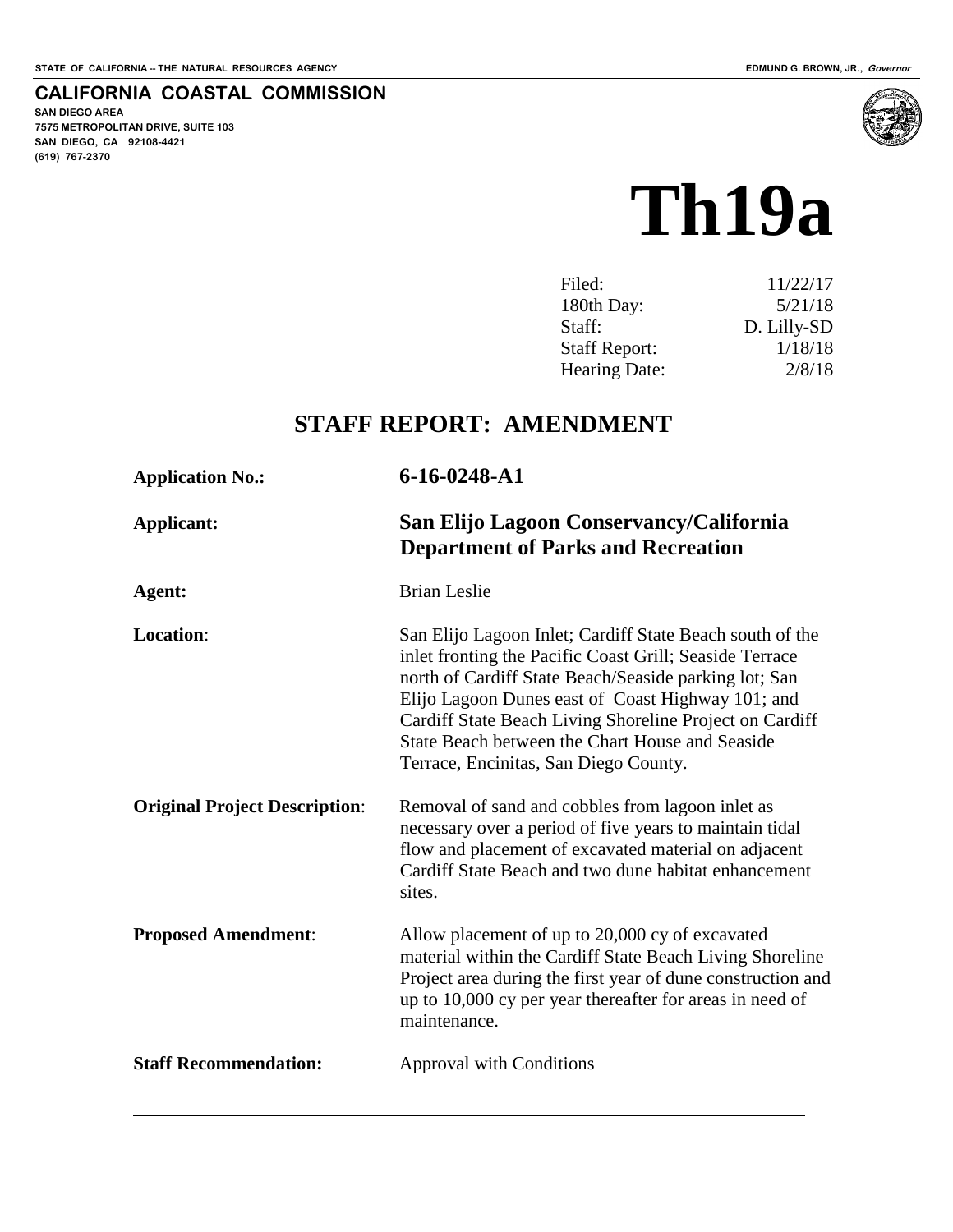## **SUMMARY OF STAFF RECOMMENDATION**

In November 2017, the Commission approved creation of the Cardiff State Beach Living Shoreline Project, a rock and sand dune system located along the back beach of Cardiff State Beach to reduce wave erosion and overtopping of Highway 101 (CDP #6-17-0596). The source of sand for these new dunes was identified as the subject San Elijo Lagoon annual inlet dredging program. The original permit for this project authorized sand placement at three sites: 1) on Cardiff State Beach south of the inlet in the inter-tidal zone fronting the Pacific Coast Grill; 2) at Seaside Terrace north of Cardiff State Beach/Seaside parking lot; and 3) San Elijo Lagoon Dunes located approximately 2,000 ft. south of the Chart House on the eastern side of Coast Highway 101. The proposed amendment will add the footprint of the Cardiff State Beach Living Shoreline Project as an additional allowable sand placement site in order to create and maintain the dune system.

As currently approved, each spring, approximately 25,000 cubic yards (cy) of sand and cobbles are removed from the San Elijo Lagoon inlet in the vicinity of the Coast Highway 101 bridge overcrossing via conventional earthwork equipment (i.e., excavator and trucks) to maintain circulation and water quality in the lagoon. The amendment would allow placement of up to 20,000 cy of excavated material within the Cardiff State Beach Living Shoreline Project area during the first year of dune construction and up to 10,000 cy per year thereafter for areas in need of rebuilding. Sand from the San Elijo Lagoon inlet was identified for the dune construction and maintenance due to its coarse gradation. Sand placement operations would be similar for the Cardiff State Beach Living Shoreline Project area as for existing sites (i.e., trucks end-dump sand and smaller construction equipment contour the dunes). This amendment does not increase the volume of sand being dredged from the San Elijo Lagoon inlet nor increase the volume of sand being placed on the beach. Rather, it would reallocate the way in which sand will be used along Cardiff State Beach as a part of annual inlet maintenance events.

The amendment will be consistent with all existing special conditions. **Special Condition #1** maintains the permit term of five years to provide the Commission the ability to reassess the need and limitations on opening the lagoon mouth in the future and **Special Condition #2** restricts dredging activities to certain dates to avoid adverse impacts on sensitive species and to avoid adverse impacts to public beach access during high use times of the year. **Special Condition #3** requires conformance with approved dune enhancement plans at Seaside Terrace and the San Elijo Lagoon Dunes, and **Special Condition #5** requires the applicants continue to provide annual monitoring reports.

**Special Condition #4** has been modified and **Special Condition #6** has been added to ensure that the placement of sand in the new Cardiff State Beach Living Shoreline Project area is consistent with the specific requirements associated with sand placement for that project. Specifically, **Special Condition #4** maintains the existing monitoring requirements for the three previously approved sand placement sites, and requires monitoring in the Cardiff State Beach Living Shoreline Project area consistent with the requirements previously approved for that permit. Similarly, **Special Condition #6** requires the applicants to prepare a Grunion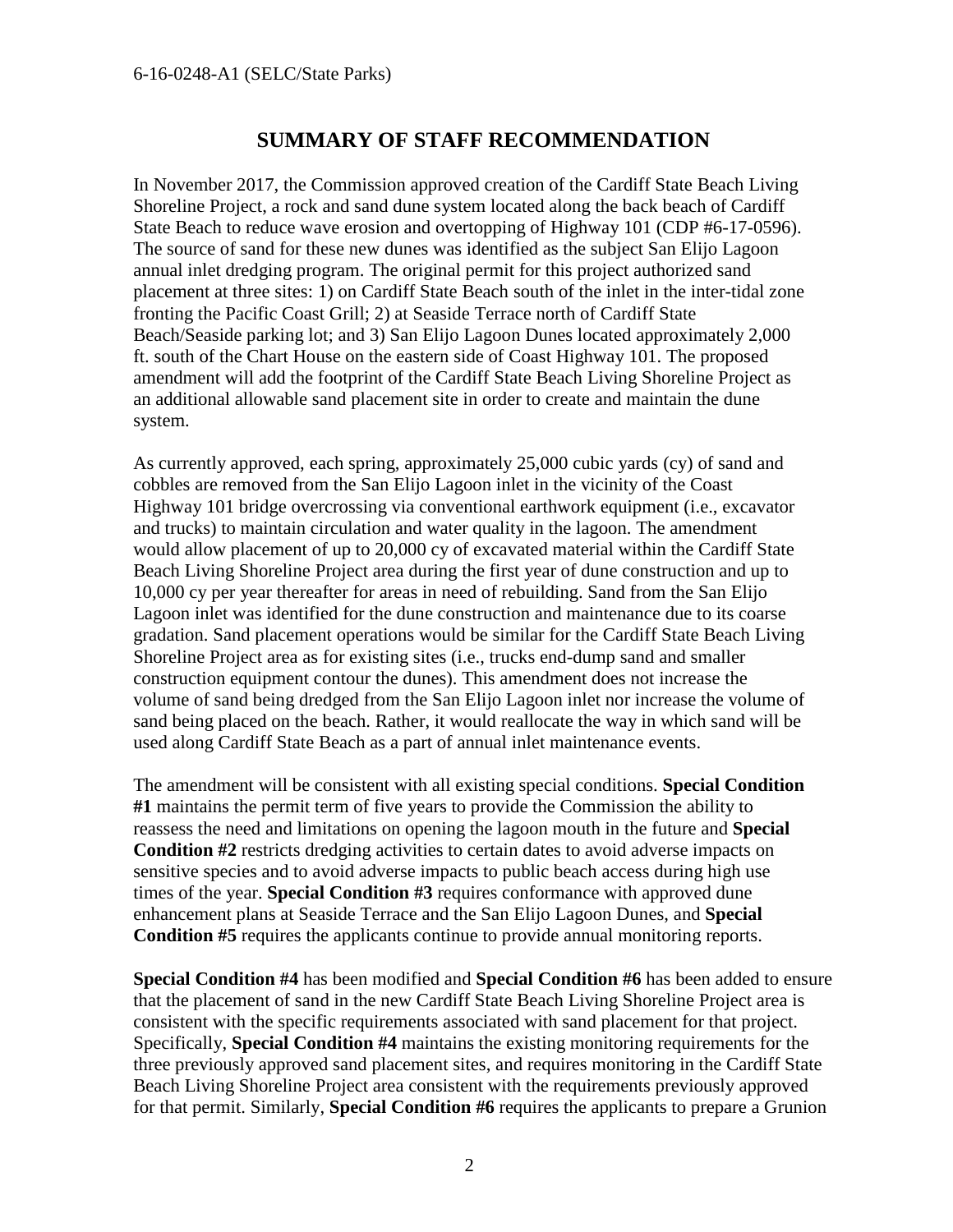Monitoring and Avoidance Plan should any dune construction or maintenance work need to occur below the wrack line during grunion spawning.

Commission staff recommends **approval** of coastal development permit application 6-16- 0248-A1 as conditioned.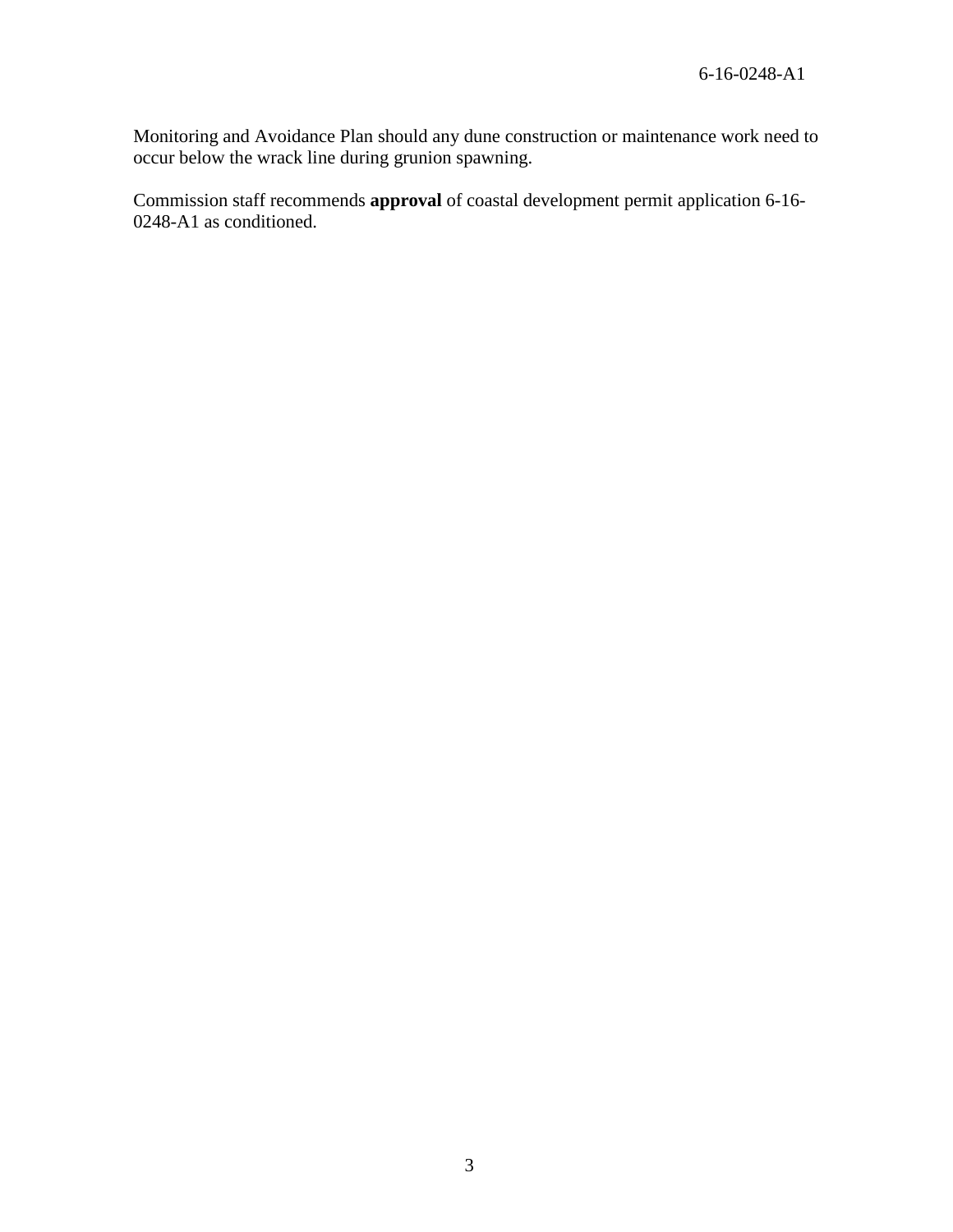# **TABLE OF CONTENTS**

## **APPENDICES**

[Appendix A – Conditions of Approval](#page-17-0) [Appendix B – Substantive File Documents](#page-24-0)

## **EXHIBITS**

[Exhibit 1 – Project Location](https://documents.coastal.ca.gov/reports/2018/TH19a/TH19a--2018-exhibits.pdf) [Exhibits 2 – Deposition Locations](https://documents.coastal.ca.gov/reports/2018/TH19a/TH19a--2018-exhibits.pdf)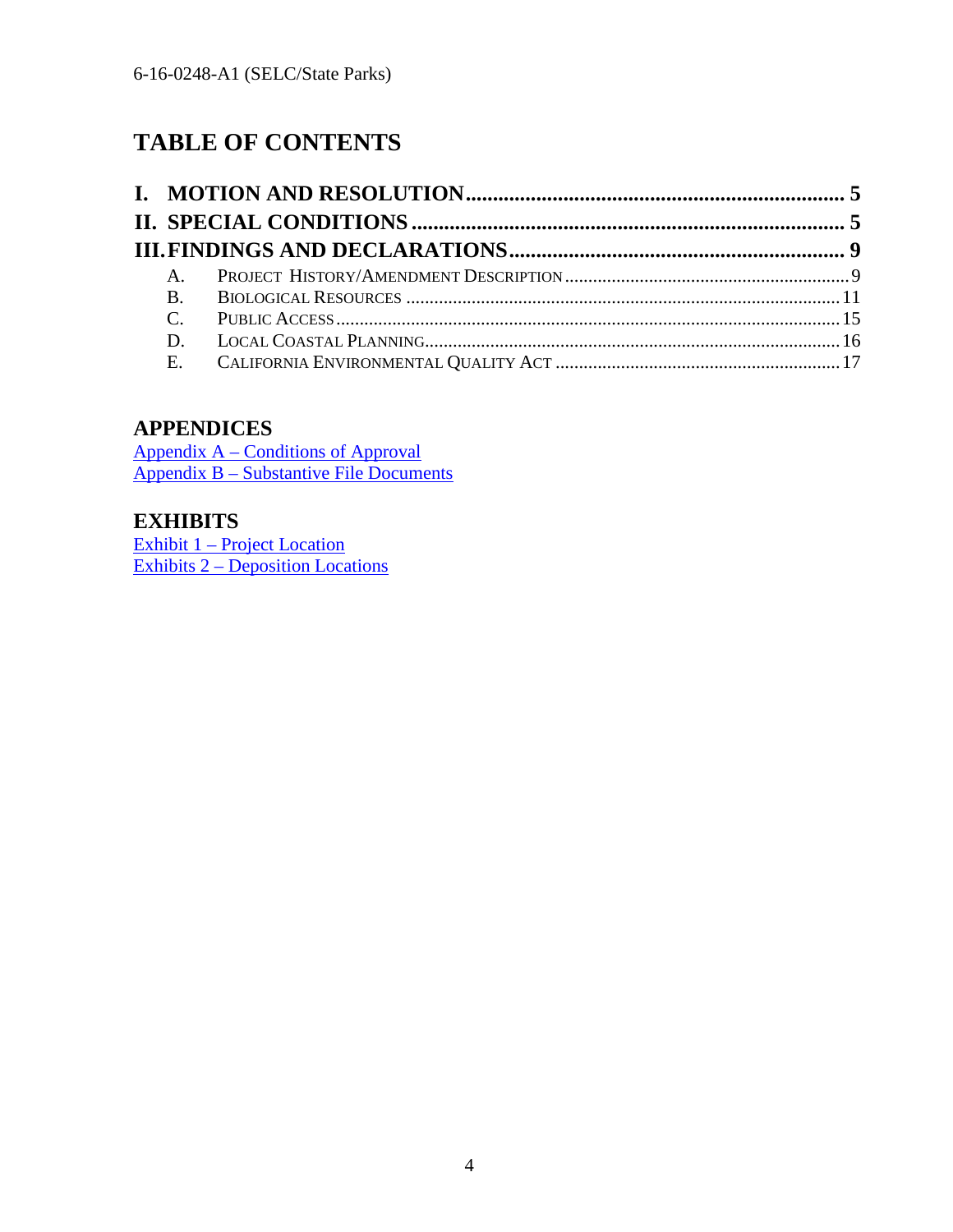## <span id="page-4-0"></span>**I. MOTION AND RESOLUTION**

#### **Motion:**

*I move that the Commission approve the proposed amendment to Coastal Development Permit Application No. 6-16-0248-A1 subject to the conditions set forth in the staff recommendation.* 

Staff recommends a **YES** vote on the foregoing motion. Passage of this motion will result in conditional approval of the amendment and adoption of the following resolution and findings. The motion passes only by affirmative vote of a majority of the Commissioners present.

#### **Resolution:**

*The Commission hereby approves coastal development permit amendment 6-16- 0248-A1 and adopts the findings set forth below on grounds that the development as amended and conditioned will be in conformity with the policies of Chapter 3 of the Coastal Act and will not prejudice the ability of the local government having jurisdiction over the area to prepare a Local Coastal Program conforming to the provisions of Chapter 3. Approval of the permit complies with the California Environmental Quality Act because either 1) feasible mitigation measures and/or alternatives have been incorporated to substantially lessen any significant adverse effects of the development on the environment, or 2) there are no further feasible mitigation measures or alternatives that would substantially lessen any significant adverse impacts of the development on the environment.* 

## <span id="page-4-1"></span>**II. SPECIAL CONDITIONS**

This permit is granted subject to the following special conditions:

NOTE: Appendix A, attached, includes all standard and special conditions that apply to this permit, as approved by the Commission in its original action and modified and/or supplemented by all subsequent amendments, including this amendment no. 6-16-0248- A1. All of the Commission's adopted special conditions and any changes in the project description proposed by the applicant and approved by the Commission in this or previous actions continue to apply in their most recently approved form unless explicitly changed in this action. New conditions and modifications to existing conditions imposed in this action on amendment no. 6-16-0248-A1 are shown in the following section. Within Appendix A, changes to the previously approved special conditions are also shown in strikeout/underline format. This will result in one set of adopted special conditions.

1. Special Condition No. 1 of CDP No. 6-16-0248 shall be modified as follows: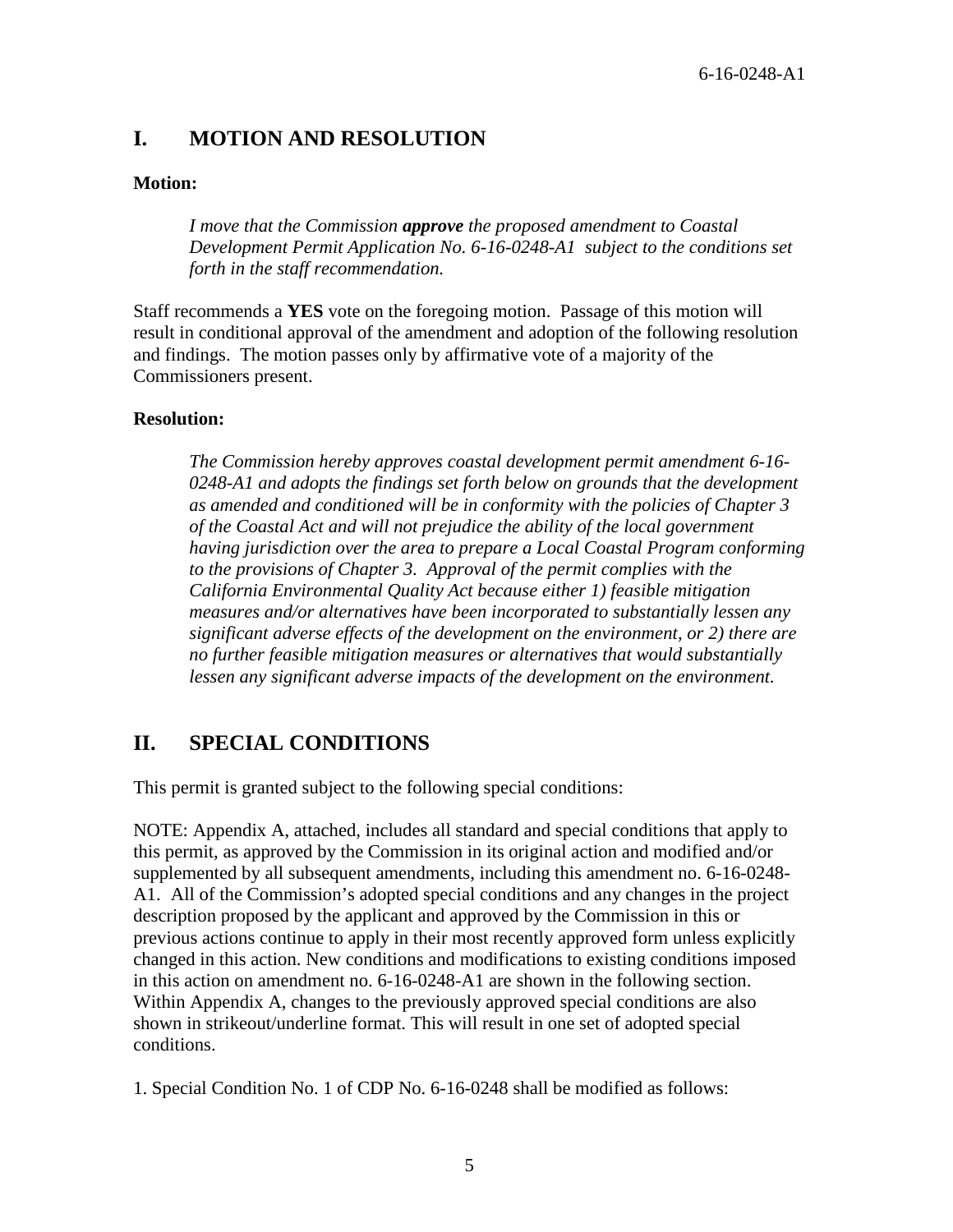1. **Timing of Permit.** This permit is valid for a period of five years from the date of Commission action on the original permit (May 11, 2016). Future lagoon inlet openings beyond this date will require a coastal development permit from the California Coastal Commission or its successor in interest.

2. [Special Condition No. 2 of CDP No. 6-16-0248 remains unchanged and in effect]

3. Special Condition No. 3 of CDP No. 6-16-0248 shall be modified as follows:

3. **Dune Enhancement.** The applicant shall comply with the submitted Dune Enhancement Plan attached to this staff report as Exhibit #2, which includes the following provisions:

- a. 200 cubic yards or less of sand placed at Seaside Terrace per year using a dump truck in the initial year and a front-end loader in subsequent years to avoid disturbing dune vegetation establishment; and
- b. 1,800 cubic yards or less of sand placed at San Elijo Lagoon Dunes per year, where sand would be sidecast from Coast Highway 101 and then spread by bucket brigade (since no heavy machinery is allowed in San Elijo Lagoon).

Any proposed changes to the approved plans shall be reported to the Executive Director. No changes to the plans shall occur without a Coastal Commissionapproved amendment to this coastal development permit unless the Executive Director determines that no amendment is legally required.

4. Special Condition No. 4 of CDP No. 6-16-0248 shall be modified as follows:

4. **Sensitive Species Dune Monitoring.** For original sand placement sites (Cardiff State Beach south of the inlet fronting the Pacific Coast Grill; Seaside Terrace, and San Elijo Lagoon Dunes), Dduring the nesting season (March through September), a qualified biologist shall conduct a site survey for evidence of active nests no more than 72 hours prior to any sand placement. If an active nest is located, then a qualified biologist shall monitor the nest daily and prohibit project activities within 100 feet of the nest, or until the young have fledged and are independent of the adults or the nest is otherwise abandoned. The monitoring biologist shall make practicable recommendations to reduce disturbance in the vicinity of the active nest, such as working in other areas and installing symbolic fencing around the nests. The monitoring biologist shall halt construction activities if he or she determines that the placement activities may be disturbing or disrupting nesting activities. The monitoring biologist shall verify compliance with these avoidance boundaries and verify that the nesting effort has finished in a written report.

The results of the pre- and post-construction surveys shall be documented by the monitoring biologist and submitted to the San Diego office of the California Coastal Commission.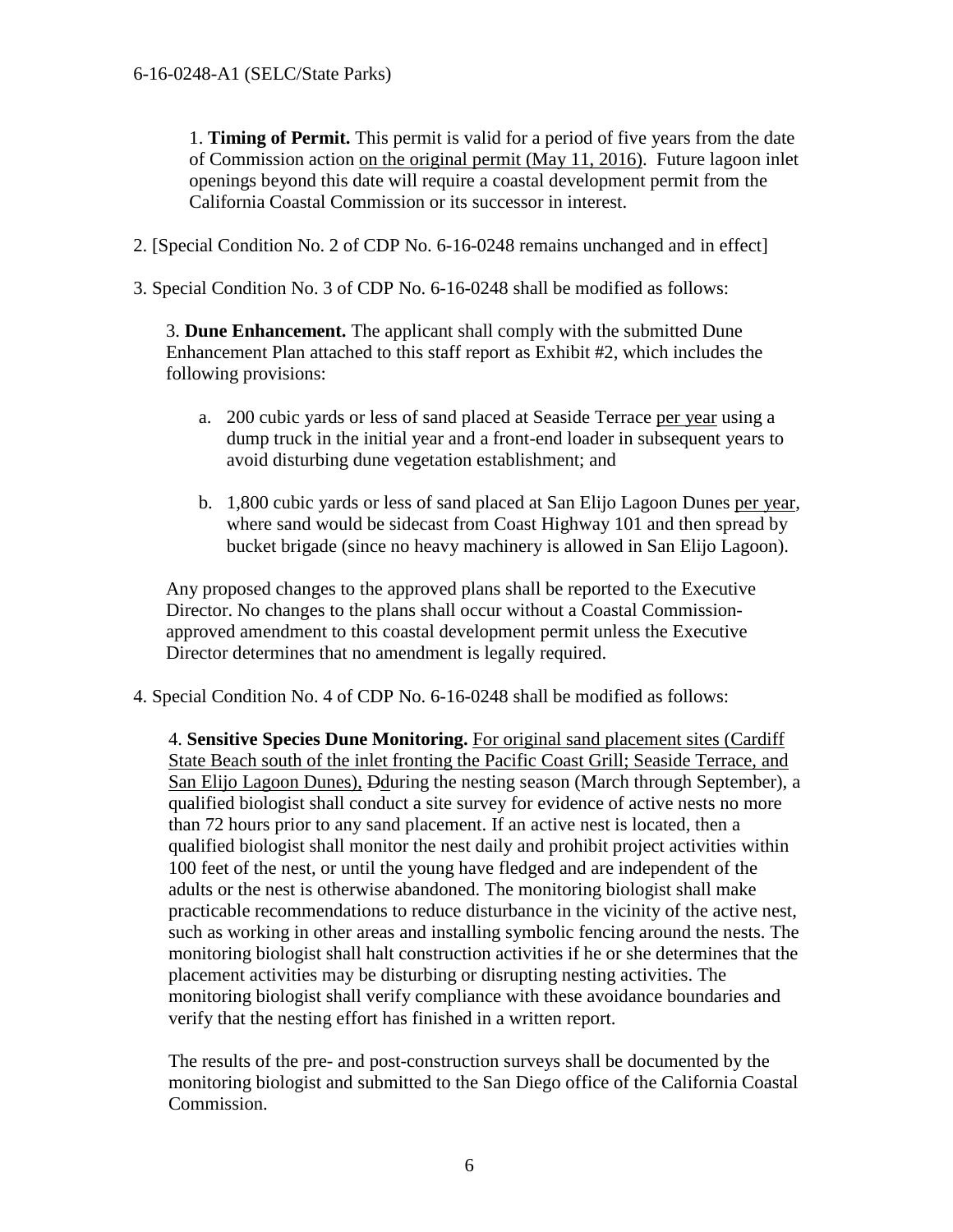For the new sand placement site (Cardiff State Beach Living Shoreline Project area), the applicant shall retain the services of a qualified biologist or environmental resources specialist (hereinafter, "environmental resources specialist") with appropriate qualifications acceptable to the Executive Director, to conduct sensitive species pre-work surveys and to monitor the work areas during inlet dredging and beach and dune sand placement activities. Prior to the commencement of inlet maintenance and sand placement activities, the applicant shall submit a description of the environmental resources specialist's duties and the specialist's on-site schedule to the Executive Director for review and written approval. The applicant shall implement the following requirements:

- (a) The environmental resources specialist shall:
	- i. Survey the proposed work areas and a buffer of 100 feet beyond to determine the presence and behavior of any sensitive species one (1) day prior to commencement of any proposed work;
	- ii. If sensitive species are identified, the environmental resource specialist shall report the results of the survey within 24 hours to the applicant, Executive Director, California Department of Fish and Wildlife (CDFW), and the United States Fish and Wildlife Service (USFWS); and
	- iii. Monitor the work areas during all inlet dredging and sand placement activities.

Pre-Work Biological Surveys. In the event that the environmental resources specialist reports finding any federally or state-designated sensitive wildlife species (including but not limited to western snowy plover or California least terns) exhibiting reproductive or nesting behavior during the pre-work surveys, the applicant shall delay work, and promptly notify the Executive Director, CDFW, and USFWS. Project activities may commence only upon written approval of the Executive Director, following consultation with CDFW and USFWS. The applicant shall submit documentation prepared by the environmental resources specialist that provides the results of each daily pre-work survey, including any sensitive wildlife species observed and their associated behaviors and activities.

(b) Biological Monitoring During Work. Prior to the initiation of inlet dredging and sand placement activities each day, the environmental resources specialist shall inspect the work areas to preclude impacts to sensitive wildlife species. Inlet dredging and sand placement activities may not occur until all sensitive wildlife species (e.g., western snowy plovers, California least terns) have left the project area and its vicinity. In the event that the environmental resources specialist determines that any sensitive wildlife species exhibit reproductive or nesting behavior, the applicant shall cease work and promptly notify the Executive Director, CDFW, and USFWS, including the nature and location of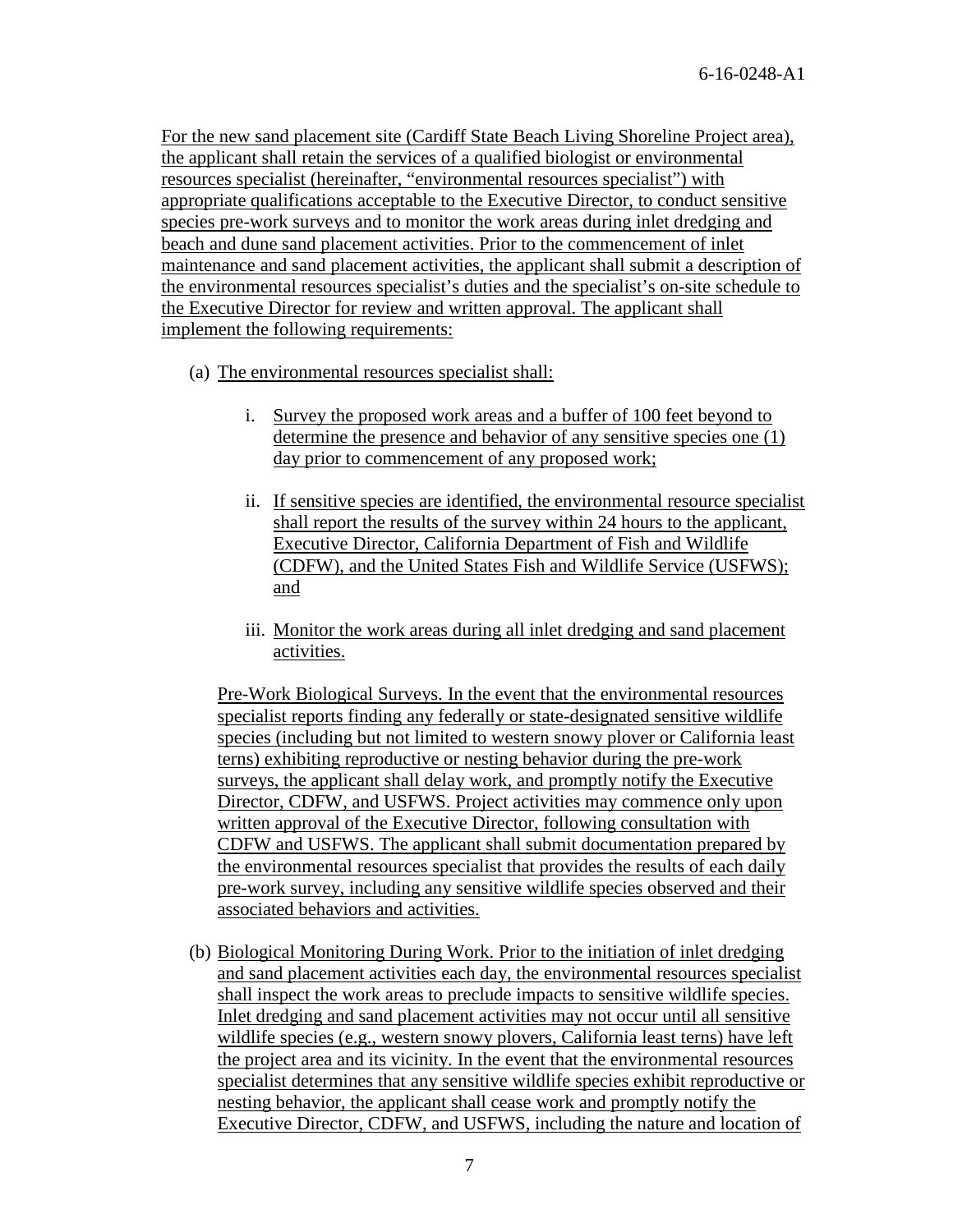the observations made. Sand placement activities may resume only upon written approval of the Executive Director, following consultation with CDFW and USFWS.

- (c) If significant impacts or injury occur to sensitive wildlife species, the applicant shall promptly notify the Executive Director, CDFW, and USFWS. The Executive Director, in consultation with CDFW and/or USFWS, will determine the appropriate action or mitigation to be taken.
- 5. [Special Condition No. 5 of CDP No. 6-16-0248 remains unchanged and in effect]
- 6. Special Conditions No. 6 shall be added as follows:

6. **Grunion Monitoring & Avoidance Plan**. PRIOR TO ISSUANCE OF THE COASTAL DEVELOPMENT PERMIT, the applicant shall submit to the Executive Director, for review and written approval, a Grunion Monitoring and Avoidance Plan that will apply to the new sand placement site (Cardiff State Beach Living Shoreline Project area). The applicant shall retain the services of a qualified biologist or environmental resources specialist (hereinafter, "environmental resources specialist") with appropriate qualifications acceptable to the Executive Director. The applicant shall adhere to the following provisions in order to avoid impacts to mature grunion and to grunion eggs during a spawning event. The annually published California Department of Fish and Wildlife (CDFW) expected grunion runs shall be used to determine possible grunion spawning periods. The plan shall, at a minimum, include the following:

- a) During the grunion spawning period of March 1 through August 31, beginning at least two (2) weeks prior to commencement of inlet dredging and throughout any sand placement activities within the Cardiff State Beach Living Shoreline Project area or within the 15 foot area of sacrificial dunes on Cardiff State Beach, Cardiff State Beach and the route for delivering sand to the dunes shall be monitored for grunion runs, excepting areas where there is no sand, such as 100% cobble.
- b) Grunion monitoring shall be conducted by the environmental resources specialist for 30 minutes prior to, and two hours following, the predicted start of each spawning event. Sufficient personnel shall be utilized to ensure that the entire proposed placement site or truck route is monitored during the specified period. The magnitude and extent of a spawning event shall be defined in 300-foot segments of beach using the Walker Scale.
- c) If a grunion run consisting of 0-100 individual fish per segment (Walker Scale of 0 or 1) is reported within two weeks prior to, or during, proposed work, the applicant does not need to take any avoidance action for grunion eggs.
- d) Within two weeks prior to proposed work, if a grunion run consisting of more than 100 individual fish per segment (Walker Scale of 2, 3, 4, or 5) is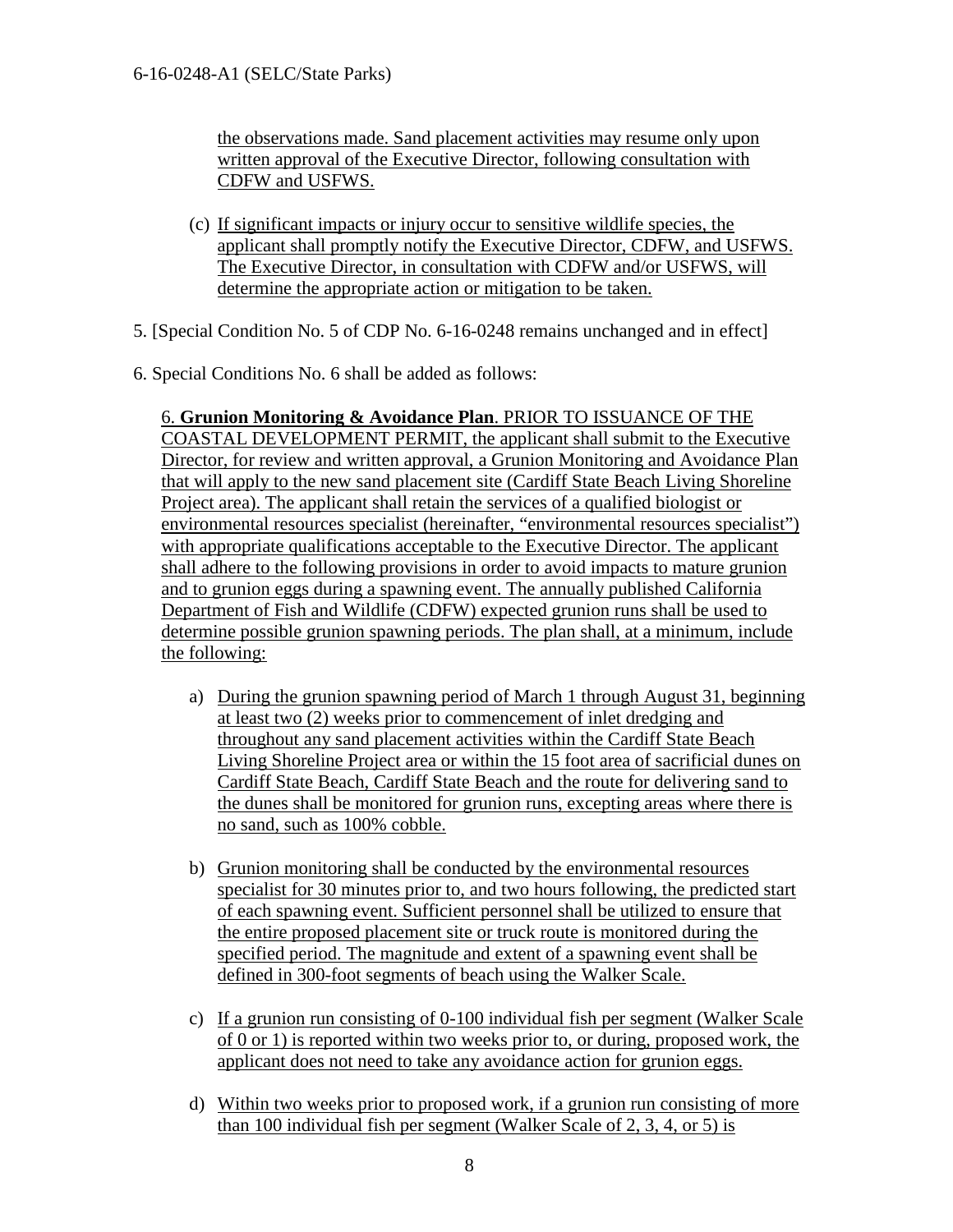reported, the applicant shall avoid work on the respective beach segment(s) and truck route and additionally, shall avoid a 100-foot buffer on either side of the segment(s) and route, to ensure that no grunion eggs are buried or disturbed. The applicant shall adapt the work schedule or re-route trucks to avoid operations on beach segments and truck routes with a Walker Scale of 2, 3, 4, or 5 and their associated buffers.

- e) If work has already commenced, and a grunion run consisting of more than 100 individual fish per segment (Walker Scale of 2 or 3) is reported, the applicant shall avoid impacts to grunion eggs to the extent feasible, and then shall minimize impacts to grunion eggs through measures pursuant to subsection (g) below.
- f) If beach construction has already commenced, and a grunion run consisting of more than 1000 individual fish per segment (Walker Scale of 4 or 5) is reported, no impacts to grunion eggs may occur. The applicant shall avoid impacts to grunion eggs in that portion of the work area through alteration of the truck route, discharge point, sand spreading, and/or shifting sand receiver site boundaries. Work at impacted locations shall cease if avoidance measures are not feasible.
- g) The applicant shall develop a list of feasible measures, subject to written approval of the Executive Director in consultation with CDFW, NMFS and ACOE, taking into consideration the size of the sand receiver site, stage of mobilization, construction constraints, etc., that may be utilized to allow sand replenishment work to continue while avoiding and minimizing impacts to eggs within the two week spawning period. Under no circumstances shall any mature grunion be buried or harmed as a result of the proposed work.

## <span id="page-8-0"></span>**III. FINDINGS AND DECLARATIONS**

## <span id="page-8-1"></span>**A. PROJECT HISTORY/AMENDMENT DESCRIPTION**

#### Original Project

The main goal of the dredging is to keep the inlet open to protect and enhance the water quality and biological productivity of the lagoon. Another goal of the project is to use excavated material for beach nourishment and dune habitat enhancement.

Current annual lagoon inlet maintenance operations involve removal of approximately 25,000 cubic yards (cy) of sand and cobbles from the lagoon inlet in the vicinity of the Coast Highway 101 bridge overcrossing via conventional earthwork equipment (i.e., excavator and trucks), and placement of this sand just downcoast: 1) on Cardiff State Beach south of the inlet in the inter-tidal zone fronting the Pacific Coast Grill; 2) at Seaside Terrace north of Cardiff State Beach/Seaside parking lot; and 3) San Elijo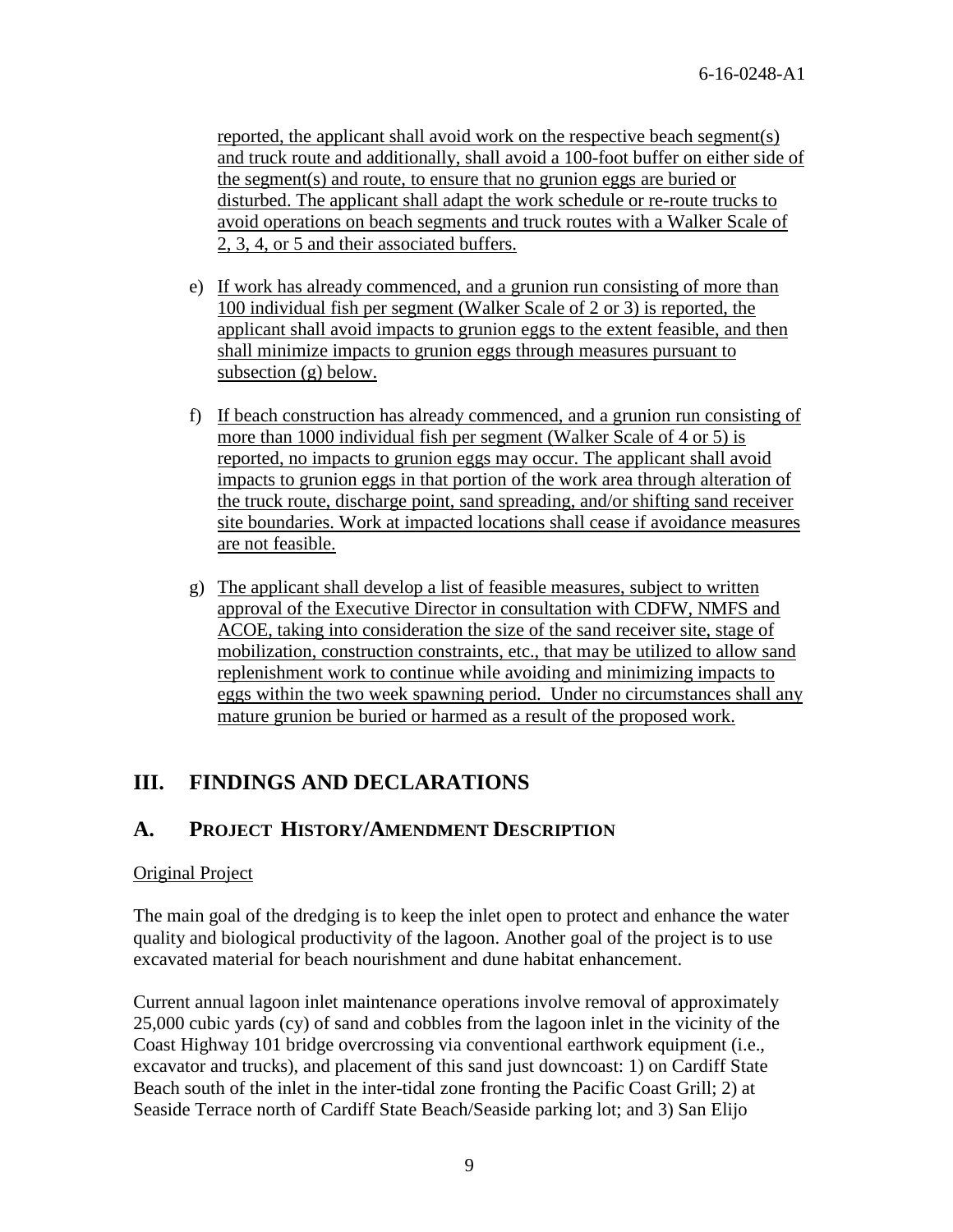Lagoon Dunes located approximately 2,000 ft. south of the Chart House on the eastern side of Coast Highway 101 ( $\overline{\text{Exhibit #1}}$ ). While the majority of this sand is currently placed in the inter-tidal zone fronting the Pacific Coast Grill, up to 200 cy can be placed at Seaside Terrace and up to 1,800 cy can be placed at the San Elijo Lagoon Dunes. The inlet dredging occurs annually in the April – June timeframe and is currently funded by endowments held by the San Elijo Lagoon Conservancy (SELC).

The Commission has a long history of issuing permits for the lagoon inlet openings and dredging of the main tidal channel (e.g., CDP #s 6-88-463, 6-89-109, 6-89-241, 6-90- 128, 6-90-250, 6-91-3, 6-91-258, 6-93-12 and 6-93-194). Originally, openings were proposed based on certain criteria related to dissolved oxygen, salinity, and other water quality conditions as indicators for determining appropriate times to open the lagoon inlet in order to protect the lagoon environment. Later, the Commission approved a number of permits and amendments for opening the lagoon inlet that were proposed as experiments to allow the lagoon inlet to remain open for a longer period of time, and involved the removal of a more substantial amount of material both in the lagoon inlet and in the channel east of the Highway 101 bridge (e.g., CDP #s 6-91-3-A, 6-94-15, 6-95-32, and 6- 95-142). In some instances, the work was proposed to occur whether or not the previously proposed criteria were present. Next, the Commission approved a permit for multiple openings of the lagoon over a 2-year period, assuming the same opening criteria regarding dissolved oxygen, salinity, and other water quality conditions as had been proposed in the past had been met (e.g., CDP #6-96-120). Given the beneficial effects of maintaining tidal flow, the Commission has since approved numerous five-year permits allowing for dredging to keep the lagoon open on an as-needed basis, with certain restrictions to avoid impacting public access and recreation (CDP #s 6-99-12, 6-05-07, 6- 11-014, and 6-16-0248). The most recent approval (CDP #6-16-0248) also included two additional sand placement sites, Seaside Terrace and San Elijo Lagoon Dunes, for dune habitat enhancement.

Monitoring reports submitted by SELC in compliance with past permits document that inlet maintenance operations have been a success. Water quality conditions have improved and the diversity and abundance of species observed in the lagoon have drastically increased. In addition, inlet maintenance operations have had very few negative impacts on recreation. During the past year two inlet operations, June 2015 and June 2016, the inlet area around Cardiff State Beach was posted with precautionary advisory signs due to inlet maintenance operations for a total of 20 days, and no additional beach postings were needed because bacteria did not exceed approved levels. In addition, while sand was placed at Seaside Terrace and San Elijo Lagoon Dunes during the May 15, 2016 dredging operation, after the first two weeks of December 2016, the sand was still too saline for any productive planting. SELC did limited planting just prior to the end of December 2016, encouraged by a single rain event, and expects to discuss the success of the dune habitat enhancement in the upcoming 2016/2017 monitoring report.

#### Amendment Description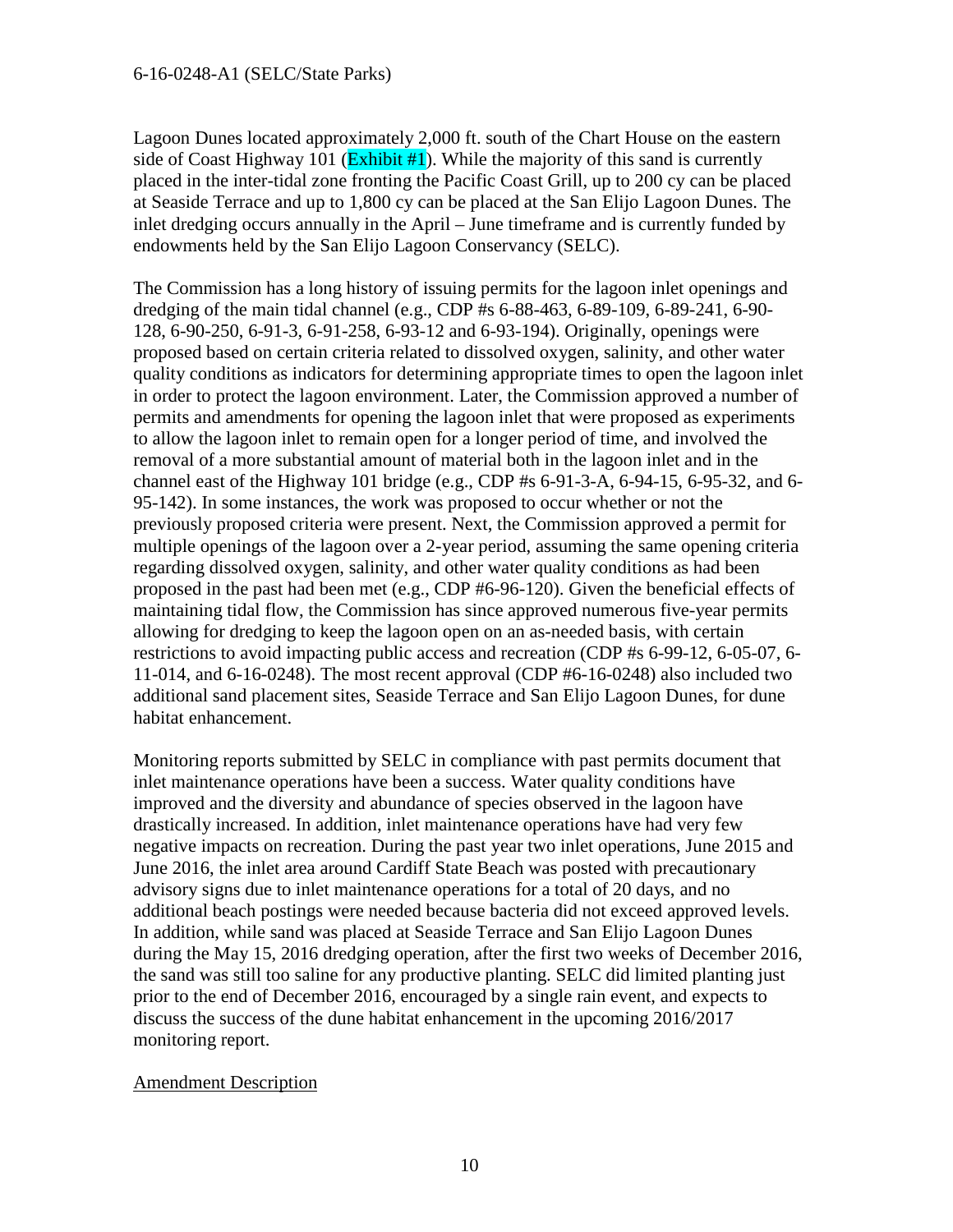6-16-0248-A1

The amendment would add the footprint of the Cardiff State Beach Living Shoreline Project as an additional sand placement site. In November 2017, the Commission approved the Cardiff State Beach Living Shoreline Project (CDP #6-17-0596), which involves the creation of a 'living shoreline' dune system consisting of rock covered by sandy dunes to provide protection for Coast Highway 101 in Encinitas. In order to create the approved dunes on top of the existing beach and revetment, up to 20,000 cy of sand from this dredging program will be needed during the first year of dune construction. As designed, the dune system, including the underlying revetment, would be covered by sand year round, but it is expected that the dune system will erode and require additional sand to rebuild the dunes over time, particularly as sea level rises. Therefore, up to 10,000 cy of sand from the subject dredging program may be needed for future maintenance of the dunes each year.

Placement of sand at the new site within the footprint of the Cardiff State Beach Living Shoreline Project would involve similar operations as those required for placement of sand on Cardiff State Beach fronting the Pacific Coast Grill. Excavated inlet materials are loaded into trucks and driven down the beach above the high tide line/wrack line to the maximum extent possible. Trucks would drive below this line only at times when the beach is narrowed to the point where this avoidance measure becomes impractical. Trucks would end dump sand into five- to six-ft. mounds. Once placed, the mounds will be spread by hand or with earthwork equipment, depending on the amount of sand needed. The duration of sand placement work is also contingent on the amount of sand needed in a given year. Currently inlet maintenance work takes about 7 days to complete. After construction of the dunes, in a year with significant dune erosion for example, 10,000 cy of sand may be needed to repair the dunes. Under this scenario, it is estimated that 7 days would be needed to repair the dunes (14 days of work total) and this maintenance work would require 400 truck trips along the project reach. In this case, the contractor would use 3-4 dump trucks to conduct this work. Assuming these truck trips occur over a total 14-day period, about 28 truck trips would occur per day. Typically, work would be conducted from north to south, but this will depend on the condition of the beach and other external factors that may impact the efficiency of the work.

While the proposed development is located within the City of Encinitas, it is located within the Commission's area of original jurisdiction and as such, the standard of review is Chapter 3 policies of the Coastal Act, with the City's Local Coastal Program (LCP) used as guidance.

#### <span id="page-10-0"></span>**B. BIOLOGICAL RESOURCES**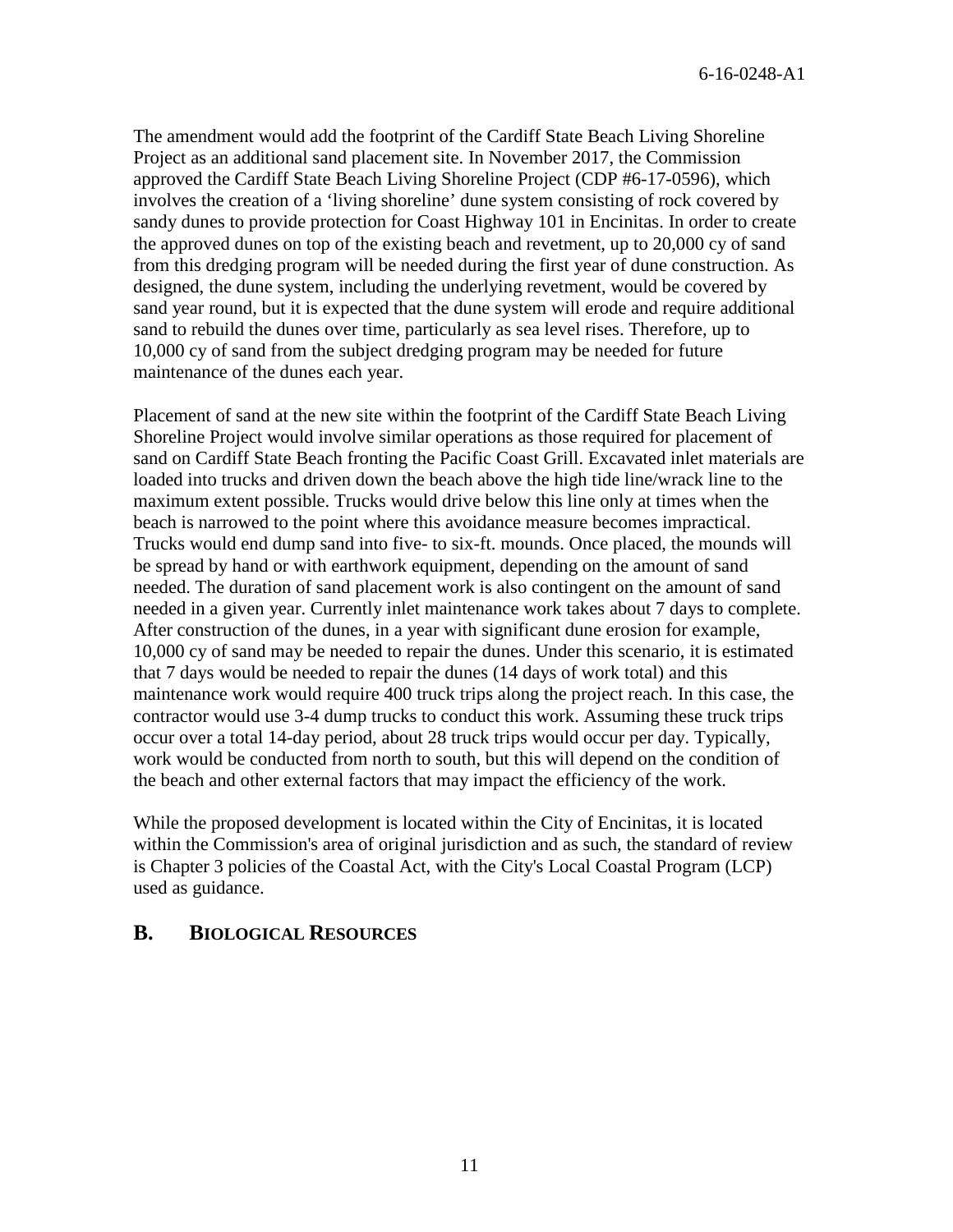#### 6-16-0248-A1 (SELC/State Parks)

Section 30230 of the Coastal Act states:

*Marine resources shall be maintained, enhanced, and where feasible, restored. Special protection shall be given to areas and species of special biological or economic significance. Uses of the marine environment shall be carried out in a manner that will sustain the biological productivity of coastal waters and that will maintain healthy populations of all species of marine organisms adequate for long-term commercial, recreational, scientific, and educational purposes.*

Section 30231 of the Coastal Act states:

*The biological productivity and the quality of coastal waters, streams, wetlands, estuaries, and lakes appropriate to maintain optimum populations of marine organisms and for the protection of human health shall be maintained and, where feasible, restored through, among other means, minimizing adverse effects of waste water discharges and entrainment, controlling runoff, preventing depletion of ground water supplies and substantial interference with surface water flow, encouraging waste water reclamation, maintaining natural vegetation buffer areas that protect riparian habitats, and minimizing alteration of natural streams.* 

Section 30233(b) of the Coastal Act states:

*Dredging and spoils disposal shall be planned and carried out to avoid significant disruption to marine and wildlife habitats and water circulation. Dredge spoils suitable for beach replenishment should be transported for such purposes to appropriate beaches or into suitable long shore current systems.* 

Section 30240 of the Coastal Act states:

*(a) Environmentally sensitive habitat areas shall be protected against any significant disruption of habitat values, and only uses dependent on those resources shall be allowed within those areas.* 

*(b) Development in areas adjacent to environmentally sensitive habitat areas and parks and recreation areas shall be sited and designed to prevent impacts which would significantly degrade those areas, and shall be compatible with the continuance of those habitat and recreation areas.* 

In addition, the following policies of the City's LUP provide guidance regarding biological resources and water quality:

Resource Management (RM) Policy 2.3 states:

*To minimize harmful pollutants from entering the ocean environment from lagoons, streams, storm drains and other waterways containing potential contaminants, the City shall mandate the reduction or elimination of contaminants entering all such waterways...*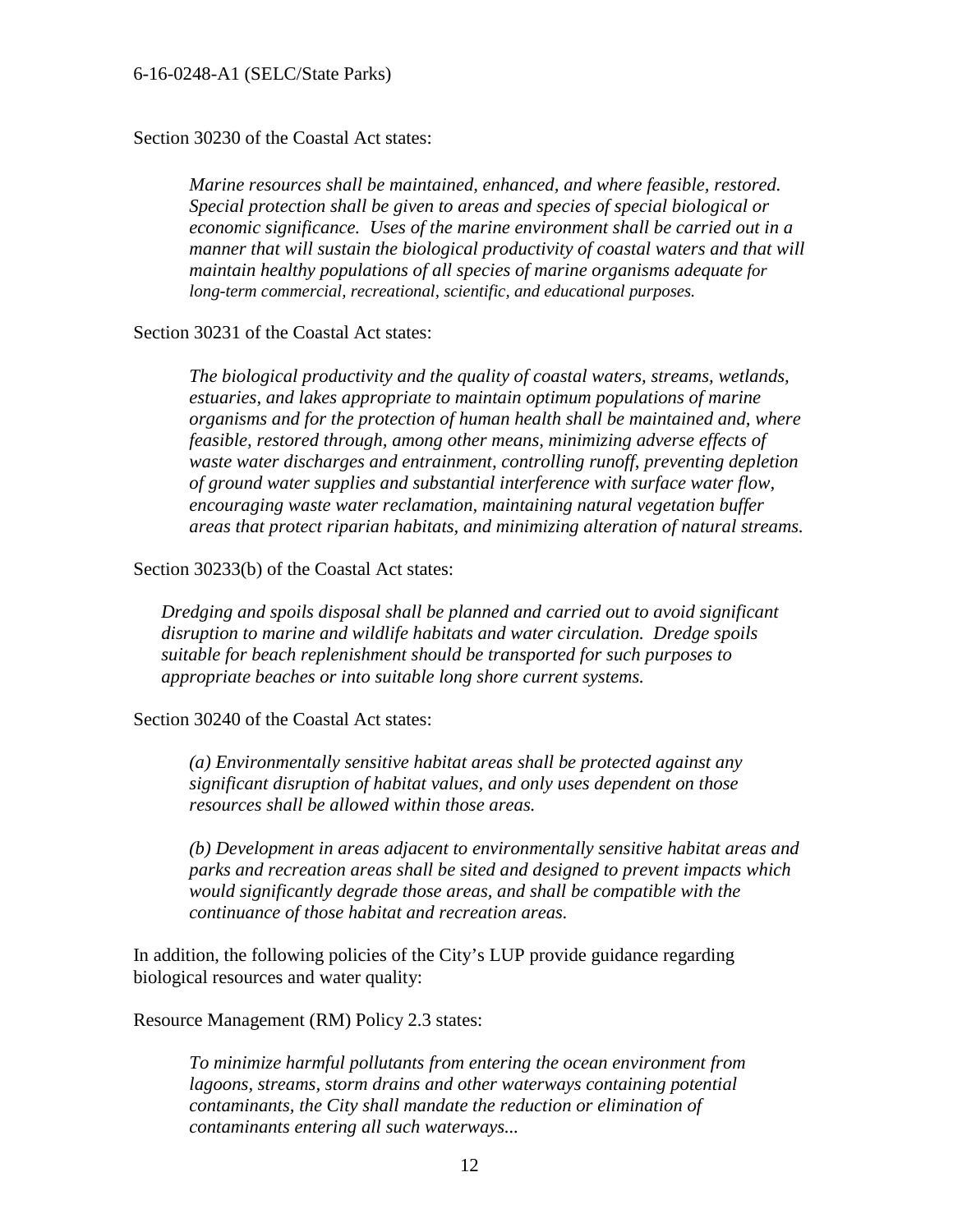#### RM Goal 10 states:

*The City will preserve the integrity, function, productivity, and long term viability of environmentally sensitive habitats throughout the City, including kelp-beds, ocean recreational areas, coastal water, beaches, lagoons and their up-lands, riparian areas, coastal strand areas, coastal sage scrub and coastal mixed chaparral habitats. (Coastal Act/30230/30231/30240)* 

#### RM Policy 10.3 states:

*The City shall explore the prevention of beach sand erosion. Beaches shall be artificially nourished with excavated sand whenever suitable material becomes available through excavation or dredging, in conjunction with the development of a consistent and approved project. The City shall obtain necessary permits to be able to utilize available beach replenishment sands (as necessary, permits from the Army Corps of Engineers, California Coastal Commission, Department of Fish and Game, EPA, etc.). (Coastal Act/30232)* 

The dredging is restoration originally permitted under Section 30233(a) and, as described below, adding an additional placement site will not have an adverse impact on any sensitive habitat. Sand from the San Elijo Lagoon inlet was targeted for the Cardiff State Beach Living Shoreline Project dune construction and maintenance due to its coarse gradation. Sediment within the lagoon inlet is 96% sand or greater. Cardiff State Beach ranges from 88% to 99.9% sand, where the coarsest gradation (99.9%) is located at the back beach where the dune system will be built. Thus, the lagoon inlet sand and the back beach portion are physically compatible (98.6% and 99.9% sand, respectively). Because the sand that will be placed within the footprint of the Cardiff State Beach Living Shoreline Project matches the physical properties of the sand already onsite, the ecological integrity of the beach will be maintained.

This amendment does not increase the volume of sand being dredged from the San Elijo Lagoon inlet nor increase the volume of sand being placed on the beach. Rather, it would add the Cardiff State Beach Living Shoreline Project footprint as a site for sand placement, and therefore simply reallocate the way in which sand will be used along Cardiff State Beach as a part of annual inlet maintenance events. Potential impacts associated with the placement of sand for the Cardiff State Beach Living Shoreline Project were fully analyzed by the Commission's ecologist through approval of that project. To summarize, adding another site for sand placement does not introduce new or different impacts for the reasons described below:

• Direct burial: The 60-ft. wide Cardiff State Beach Living Shoreline Project footprint consists of approximately 35 feet of sandy back beach with little to no native vegetation and 25 feet of existing riprap. Since there is little to no existing habitat, there will be minor, if any, potential impacts related to direct burial associated with placement of sand to construct the dune system. Since future maintenance of the dune system is expected to mostly occur within the seaward,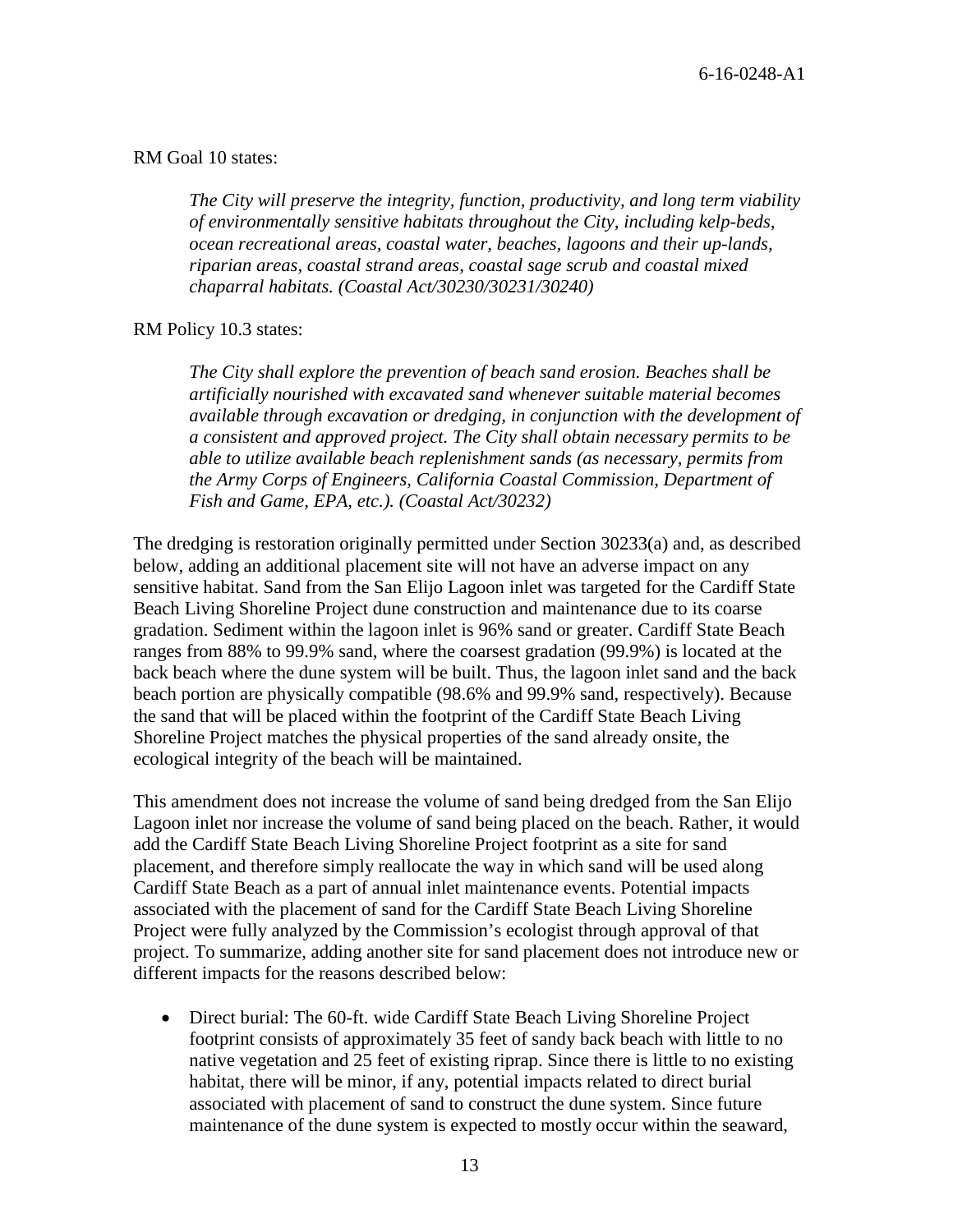unvegetated, 15-ft. wide sacrificial zone, potential impacts related to direct burial of future dune habitat will also be minimized and avoided.

- Indirect burial: The existing San Elijo Lagoon inlet dredging program provides a source of sand to the littoral system and indirect burial of benthic communities can occur as a result of inlet sand being redistributed during periods of energetic waves. The volume of sand removed from the inlet compared to the volume of sand naturally in the littoral system is small. Furthermore, indirect burial of benthic communities during periods of energetic waves is consistent with ambient or natural conditions, and benthic communities are accustomed to living in dynamic environments.
- Turbidity: Placement of sand within the dune system will result in a reduced level of turbidity as compared to direct intertidal placement, because the sand within the dunes will only come into contact with ocean water during extreme waves or erosional events. Turbidity impacts from the project would be similar to that of previously authorized sand placement at Seaside Terrace and the San Elijo Lagoon Dunes and are expected to be minimal.

Therefore, the potential impacts of sand placement related to grain size, direct and indirect burial, and turbidity have been analyzed and determined to be insignificant. Furthermore, the sand authorized to be placed on Cardiff State Beach through separate Commission actions related to the restoration (CDP #6-16-0275) and history of inlet maintenance of the San Elijo Lagoon are based on the fact that the sand removed through the dredging program naturally belongs on downcoast Cardiff State Beach and would be there if not for development and infrastructure constraints to lagoon hydrology.

The Commission approved construction of the Cardiff State Beach Living Shoreline Project with special conditions addressing avoidance of adverse impacts on sensitive species, including but not limited to western snowy plovers, California least terns, and grunion. **Special Condition #4** has been amended and **Special Condition #6** has been added to incorporate all of the relevant requirements of the Cardiff State Beach Living Shoreline Project permit to the subject permit for placement of sand in the Cardiff State Beach Living Shoreline Project area. Specifically, since sand placement activities could occur during the western snowy plover breeding season (March 1 to August 31) and California least tern breeding season (April 1 to September 15), **Special Condition #4** requires biological surveys, monitoring, and a 100-foot buffer around active nests to ensure breeding is not disturbed at the previously approved sand placement sites (Cardiff State Beach south of the inlet fronting the Pacific Coast Grill, Seaside Terrace, and San Elijo Lagoon Dunes), consistent with the original permit (CDP # 6-16-0248). Consistent with the recent authorization for the Cardiff State Beach Living Shoreline Project (CDP #6-17-0596), **Special Condition #4** also requires applicants to survey the Cardiff State Beach Living Shoreline Project area prior to construction activities and, if sensitive species are found, coordinate with CDFW and USFWS to avoid any impacts. Similarly, consistent with the recent authorization for the Cardiff State Beach Living Shoreline Project (CDP #6-17-0596), **Special Condition #6** requires the applicants to prepare a Grunion Monitoring and Avoidance Plan should any dune construction or maintenance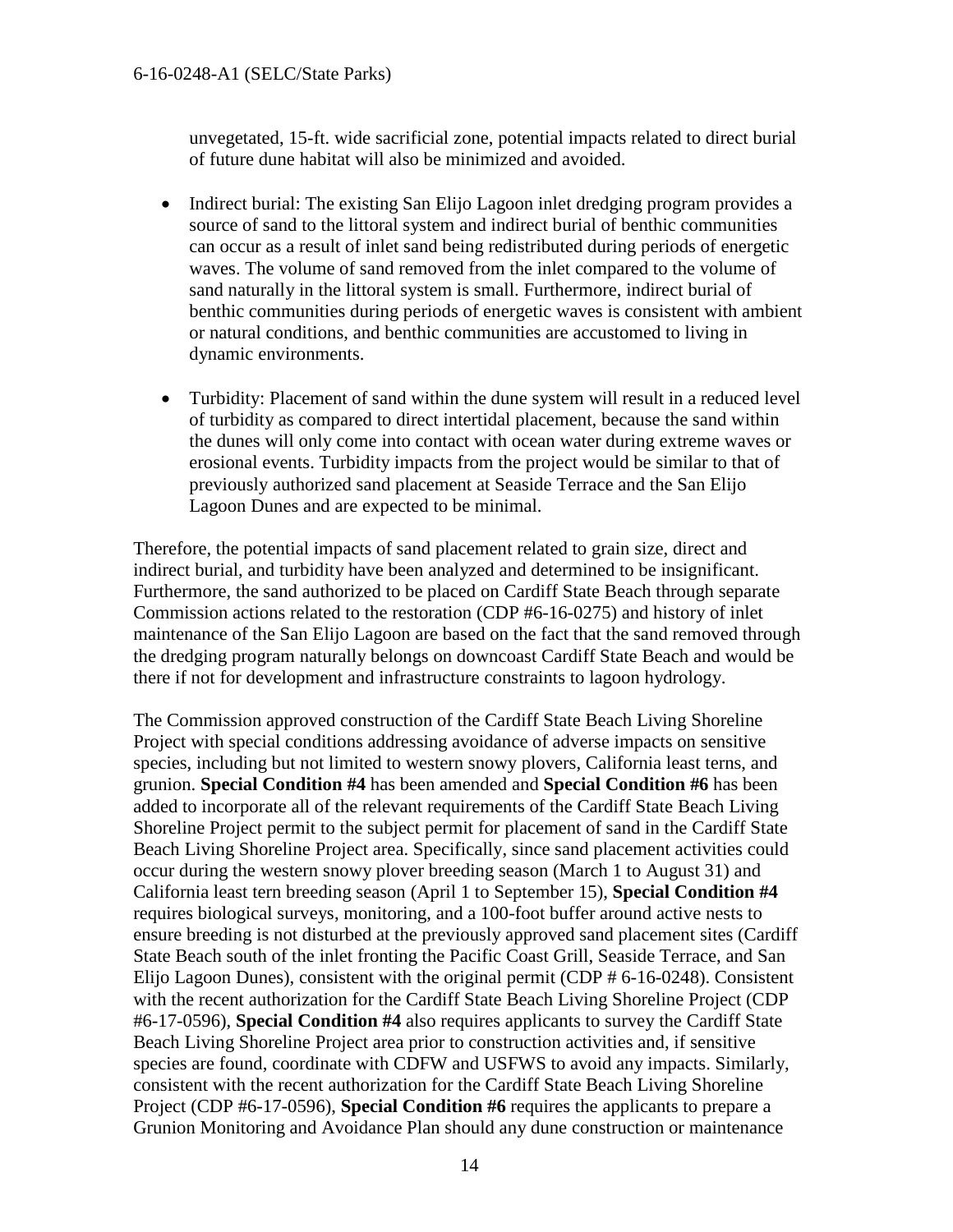work need to occur below the wrack line during the period when California grunion spawn between early March and late August.

The amendment will be consistent with all existing special conditions. **Special Condition #1** maintains the permit limit of 5 years (until 2021) to allow the Commission the ability to reassess the need and limitations on opening the lagoon inlet in the future given the number of potential future projects in the vicinity of the lagoon that could impact the lagoon, such as the widening of Interstate 5 or double-tracking the railroad line. **Special Condition #2** restricts dredging activities to certain dates to avoid adverse impacts on sensitive species or the biological productivity of the area and to avoid adverse impacts to public beach access during high use times of the year. **Special Condition #3** requires conformance with approved dune enhancement plans at Seaside Terrace and the San Elijo Lagoon Dunes, which limit the volume of sand placement and propose construction methods. **Special Condition #5** requires the applicants continue to provide annual monitoring reports to document the impact of inlet maintenance operations on the lagoon and the success of dune habitat enhancement activities. Thus, the project is consistent with the resource protection policies of Chapter 3 of the Coastal Act.

## <span id="page-14-0"></span>**C. PUBLIC ACCESS**

Section 30210 of the Coastal Act states:

*In carrying out the requirement of Section 4 of Article X of the California Constitution, maximum access, which shall be conspicuously posted, and recreational opportunities shall be provided for all the people consistent with public safety needs and the need to protect public rights, rights of private property owners, and natural resource areas from overuse.* 

Section 30212 of the Coastal Act states:

*(a) Public access from the nearest public roadway to the shoreline and along the coast shall be provided in new development projects except where:* 

*(l) it is inconsistent with public safety, military security needs, or the protection of fragile coastal resources,*

*(2) adequate access exists nearby...* 

In addition, the following policies of the City's LUP provide guidance regarding public access and recreation:

Circulation Goal 6 states:

*The City will make every effort to provide public access and circulation to the shoreline …*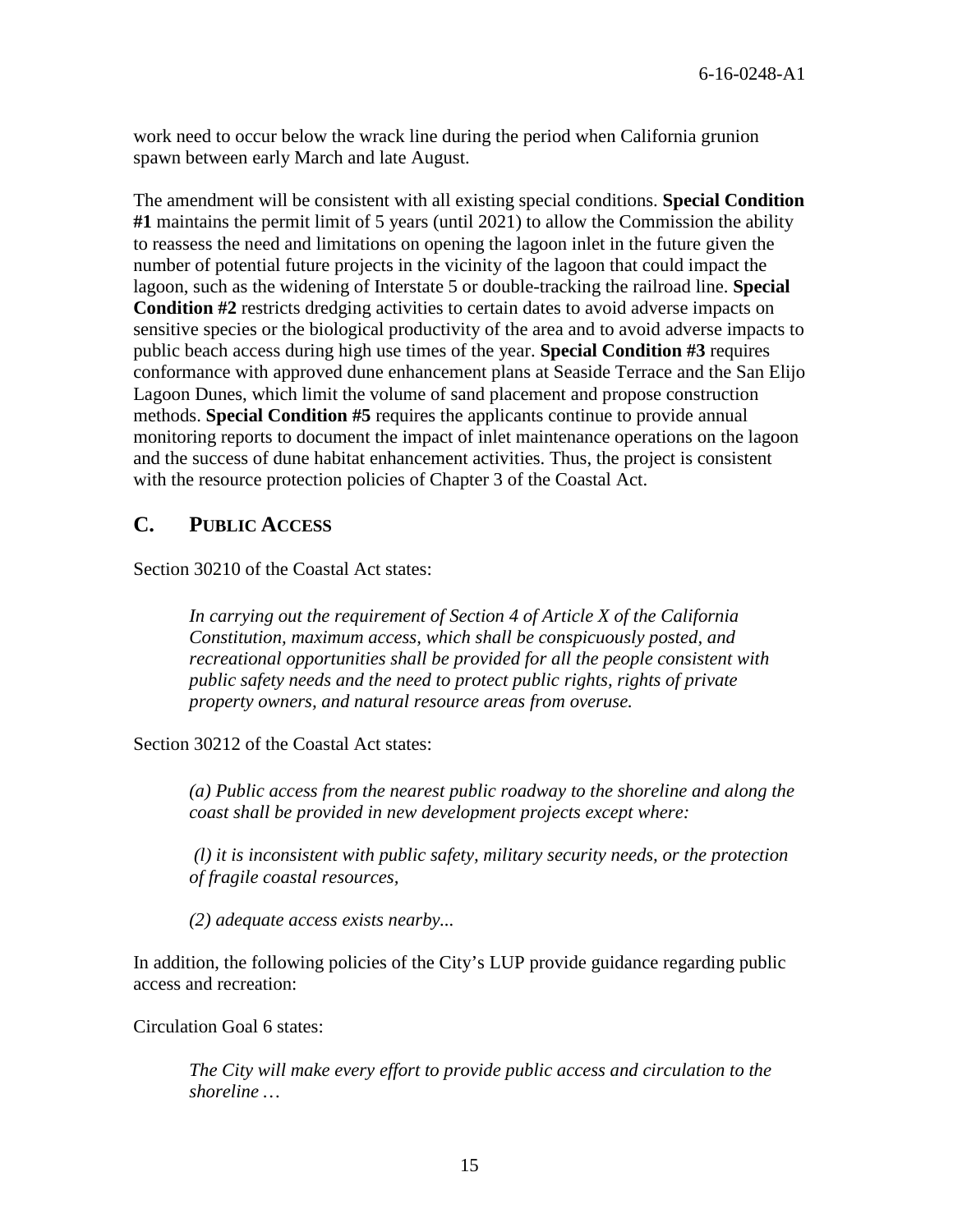#### Recreation (REC) Policy 5.1 states:

*The City recognizes Cardiff Beach State Park, San Elijo Beach State Park, South Carlsbad Beach State Park and Moonlight Beach (future City) State Park, as the major visitor destination beaches in the Encinitas area …* 

REC Policy 5.5 states:

*[…] the City shall assure that existing public parking lots for public beach access points are maintained and that no reduction in the number of existing public parking spaces shall be permitted.* 

The Coastal Act requires that public access and recreational opportunities be protected and provided. As conditioned, the proposed development will not have an adverse impact on public access to the coast or to nearby recreational facilities. Walking to the beach from Coast Highway 101 currently requires traversing across the existing riprap. Placement of sand for the Cardiff State Beach Living Shoreline Project was fully analyzed in the approval of that permit. The sand placement at this location will alter the recreational experience at Cardiff State Beach by converting a beach characterized by sand backed with riprap approximately 25 feet wide, to a beach backed by dunes approximately 60 feet in width. This is expected to have a positive impact on public access.

While public access within the project footprint will be temporarily restricted during dune construction and maintenance, public access along the beach will be maintained on the seaward side of the dune system. Given the existing beach condition (i.e., approximately 100 feet wide beach), a total of 40 feet in width of dry beach would still typically exist for recreation seaward of the project area during dune construction and maintenance. Public access trails through the new dunes at the Living Shoreline site will be provided.

Therefore, although sand placement associated with the Cardiff State Beach Living Shoreline Project will result in temporary public access impacts, the amendment will result in significant additional beach area that will be returned to its natural state and made available for public use, thereby improving public access and recreational opportunities. Thus, the Commission finds the proposed development, as conditioned, conforms to Sections 30210 and 30212 of the Coastal Act.

## <span id="page-15-0"></span>**D. LOCAL COASTAL PLANNING**

Section 30604(a) also requires that a coastal development permit shall be issued only if the Commission finds that the permitted development will not prejudice the ability of the local government to prepare a Local Coastal Program (LCP) in conformity with the provisions of Chapter 3 of the Coastal Act. In this case, such a finding can be made.

While the proposed development is located within the City of Encinitas, it is located within the Commission's area of original jurisdiction and as such, the standard of review is Chapter 3 policies of the Coastal Act, with the City's Local Coastal Program (LCP)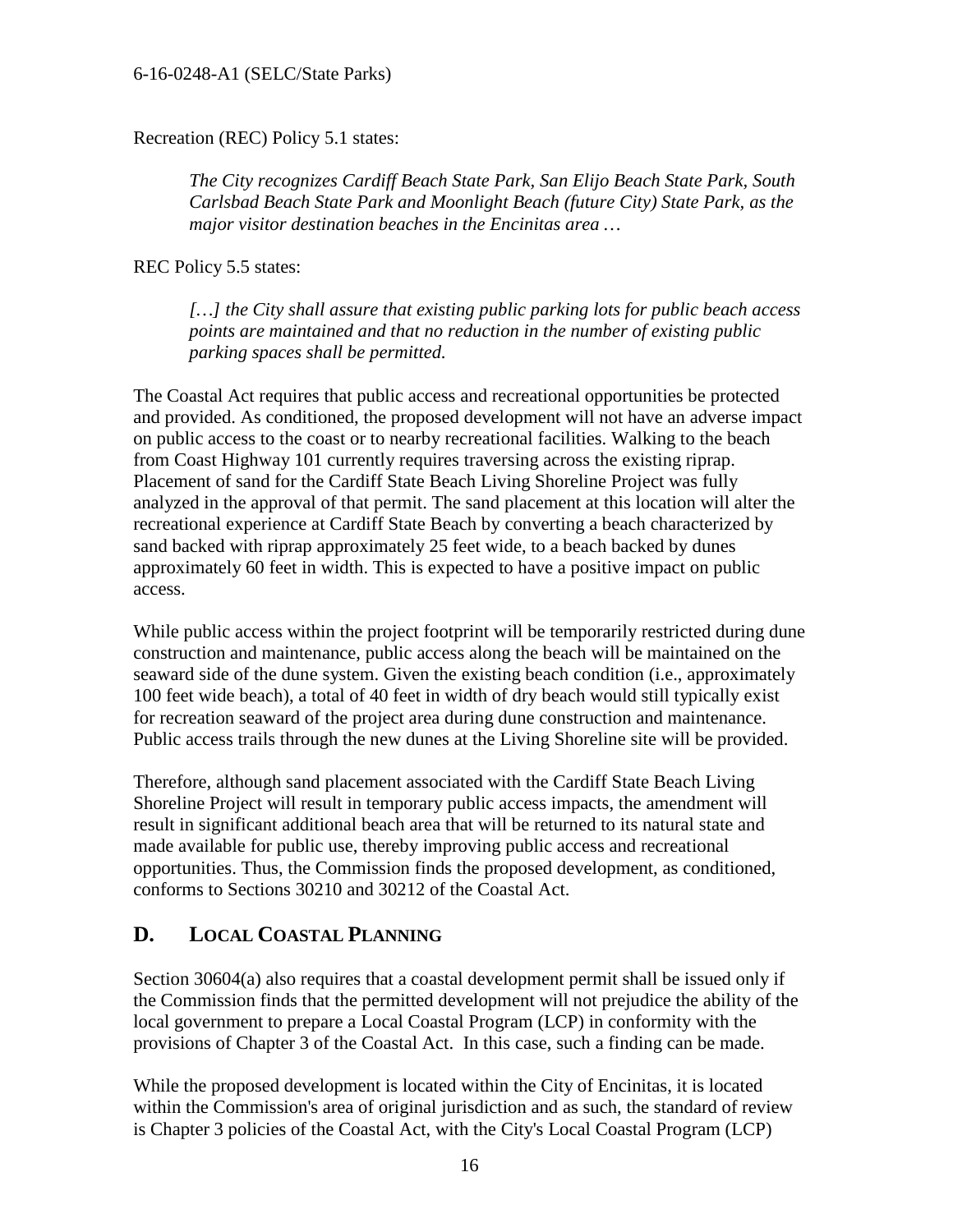used as guidance. As conditioned, the project can be found consistent with the Chapter 3 policies of the Coastal Act, as well as the goals and standards contained in the City's certified LCP. Therefore, approval of the proposed development, as conditioned, will not prejudice the ability of the City of Encinitas to continue to implement its LCP.

## <span id="page-16-0"></span>**E. CALIFORNIA ENVIRONMENTAL QUALITY ACT**

Section 13096 of the Commission's Code of Regulations requires Commission approval of Coastal Development Permits to be supported by a finding showing the permit, as conditioned, to be consistent with any applicable requirements of the California Environmental Quality Act (CEQA). Section 21080.5(d)(2)(A) of CEQA prohibits a proposed development from being approved if there are feasible alternatives or feasible mitigation measures available which would substantially lessen any significant adverse effect which the activity may have on the environment. In May 2017, the California Department of Parks and Recreation adopted a Final Initial Study/Mitigated Negative Declaration for the Cardiff State Beach Living Shoreline Project. The Study concluded that potentially significant impacts would occur, but that impacts would be less than significant with mitigation, such as pre-construction surveys and monitoring during construction, to protect biological resources.

The proposed project has been conditioned in order to be found consistent with the Chapter 3 policies of the Coastal Act. Mitigation measures, including conditions addressing biological resources, will minimize all adverse environmental impacts. As conditioned, there are no feasible alternatives or feasible mitigation measures available which would substantially lessen any significant adverse impact which the activity may have on the environment. Therefore, the Commission finds that the proposed project is the least environmentally-damaging feasible alternative and can be found consistent with the requirements of the Coastal Act to conform to CEQA.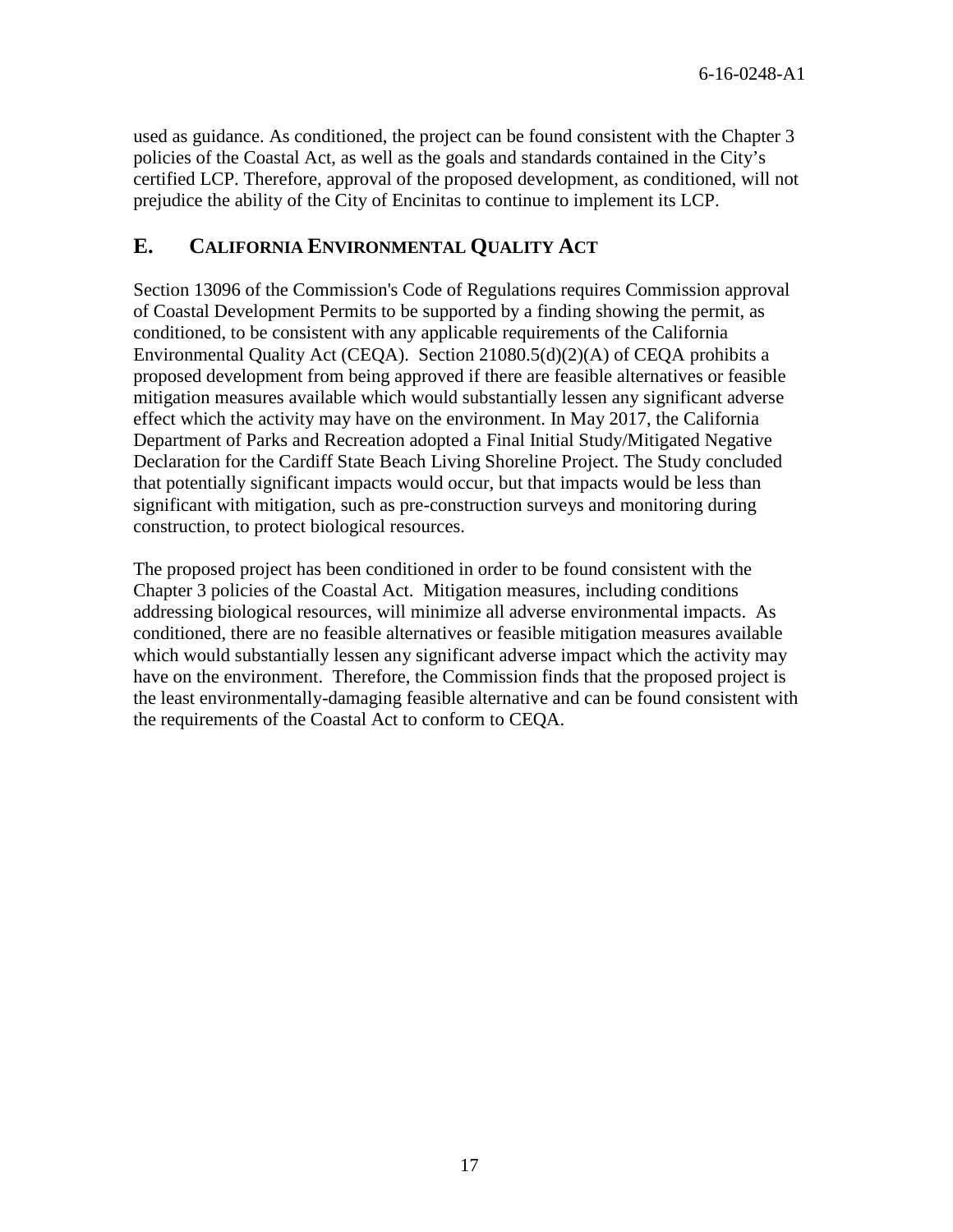### <span id="page-17-0"></span>Appendix A – Conditions of Approval

#### Permit No. 6-16-0248

## **II. STANDARD CONDITIONS**

This permit is granted subject to the following standard conditions:

- 1. **Notice of Receipt and Acknowledgment**. The permit is not valid and development shall not commence until a copy of the permit, signed by the permittee or authorized agent, acknowledging receipt of the permit and acceptance of the terms and conditions, is returned to the Commission office.
- 2. **Expiration.** If development has not commenced, the permit will expire two years from the date on which the Commission voted on the application. Development shall be pursued in a diligent manner and completed in a reasonable period of time. Application for extension of the permit must be made prior to the expiration date.
- 3. **Interpretation.** Any questions of intent of interpretation of any condition will be resolved by the Executive Director or the Commission.
- 4. **Assignment.** The permit may be assigned to any qualified person, provided assignee files with the Commission an affidavit accepting all terms and conditions of the permit.
- 5. **Terms and Conditions Run with the Land.** These terms and conditions shall be perpetual, and it is the intention of the Commission and the permittee to bind all future owners and possessors of the subject property to the terms and conditions.

## **III. SPECIAL CONDITIONS**

This permit is granted subject to the following special conditions:

1. **Timing of Permit.** This permit is valid for a period of five years from the date of Commission action. Future lagoon inlet openings beyond this date will require a coastal development permit from the California Coastal Commission or its successor in interest.

2. **Timing of Inlet Maintenance Work.** As proposed, inlet openings shall only occur with the authorization of the State Department of Fish and Wildlife that the dredging, on the date proposed, will not cause adverse impacts on sensitive or endangered species or the biological productivity of the area, and shall adhere to the following criteria:

a. No maintenance dredging may occur 14 days before a holiday or scheduled beach event.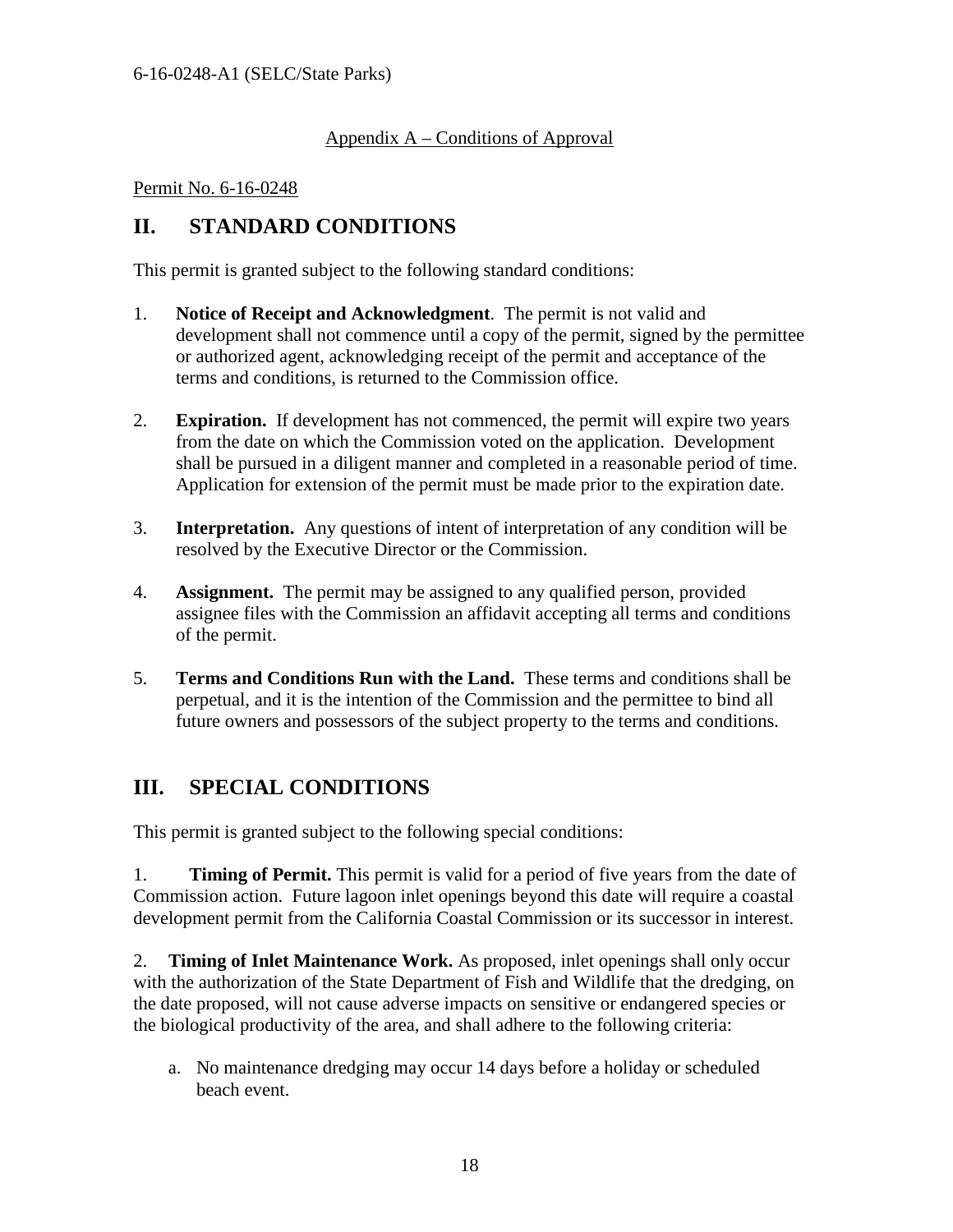- b. No equipment shall be stored on the beach or in the public parking lot overnight, and all equipment must be removed from the beach by Friday.
- c. No work shall occur during the two-week period spanning Easter of any year.
- d. Commission staff shall be notified in writing, by phone, or by email prior to commencement of any dredging.

Openings during the summer months shall be avoided if possible; however, if openings are necessary during the summer, the following additional requirements will be met:

e. No work shall occur on Fridays, weekends or holidays during the summer months of any year (Memorial Day weekend to Labor Day).

3. **Dune Enhancement.** The applicant shall comply with the submitted Dune Enhancement Plan attached to this staff report as Exhibit #2, which includes the following provisions:

- c. 200 cubic yards or less of sand placed at Seaside Terrace using a dump truck in the initial year and a front-end loader in subsequent years to avoid disturbing dune vegetation establishment; and
- d. 1,800 cubic yards or less of sand placed at San Elijo Lagoon Dunes, where sand would be sidecast from Coast Highway 101 and then spread by bucket brigade (since no heavy machinery is allowed in San Elijo Lagoon).

Any proposed changes to the approved plans shall be reported to the Executive Director. No changes to the plans shall occur without a Coastal Commission-approved amendment to this coastal development permit unless the Executive Director determines that no amendment is legally required.

4. **Sensitive Species Dune Monitoring.** During the nesting season (March through September), a qualified biologist shall conduct a site survey for evidence of active nests no more than 72 hours prior to any sand placement. If an active nest is located, then a qualified biologist shall monitor the nest daily and prohibit project activities within 100 feet of the nest, or until the young have fledged and are independent of the adults or the nest is otherwise abandoned. The monitoring biologist shall make practicable recommendations to reduce disturbance in the vicinity of the active nest, such as working in other areas and installing symbolic fencing around the nests. The monitoring biologist shall halt construction activities if he or she determines that the placement activities may be disturbing or disrupting nesting activities. The monitoring biologist shall verify compliance with these avoidance boundaries and verify that the nesting effort has finished in a written report.

The results of the pre- and post-construction surveys shall be documented by the monitoring biologist and submitted to the San Diego office of the California Coastal Commission.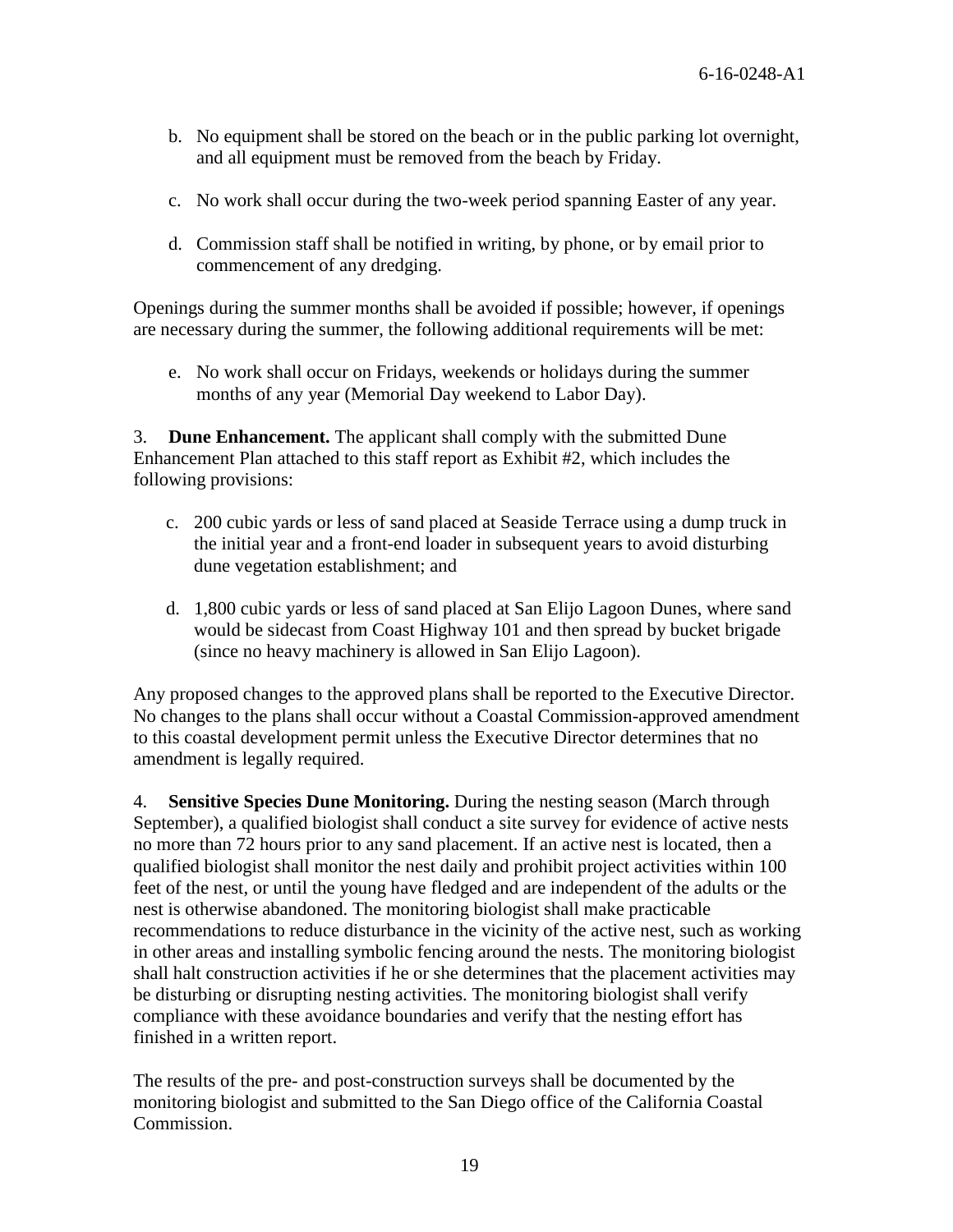5. **Monitoring Report.** On an annual basis by May  $1<sup>st</sup>$  of each year, the applicant shall submit for the review and written approval of the Executive Director, a monitoring report for the project. The report shall summarize the effects of the multiple openings, including any changes in the tidal prism caused by external factors (such as upstream development impacts, extreme storm conditions, unusual tides, etc.) that may have contributed to the need for the lagoon inlet openings as well as the project's impacts on the biological productivity of the lagoon and on public access and recreation. The report will also summarize the success of dune habitat enhancement activities and include recommendations for any necessary changes or modifications to the project.

Specifically, the annual report shall include the following information:

- a. The date of the opening(s) which occurred, along with the date of each subsequent closure and the date of any maintenance dredging.
- b. Photos of the beach in front of the lagoon inlet prior to and during dredging activities.
- c. Success reducing invasives and restoring native vegetation in the dune enhancement areas.
- d. Presence of California Least Tern and Western Snowy Plover in the dune enhancement areas.
- e. Any noted adverse impacts on lagoon, beach, or dune resources or adjacent park and recreation areas resulting from dredging or disposal activities, and recommendations to avoid or mitigate these impacts in the future.

The report shall be submitted annually beginning the first year after Commission approval of the permit.

#### Permit No. 6-15-0248-A1

1. **Timing of Permit.** This permit is valid for a period of five years from the date of Commission action on the original permit (May 11, 2016). Future lagoon inlet openings beyond this date will require a coastal development permit from the California Coastal Commission or its successor in interest.

2. [Special Condition No. 2 of CDP No. 6-16-0248 remains unchanged and in effect]

3. **Dune Enhancement.** The applicant shall comply with the submitted Dune Enhancement Plan attached to this staff report as Exhibit #2, which includes the following provisions: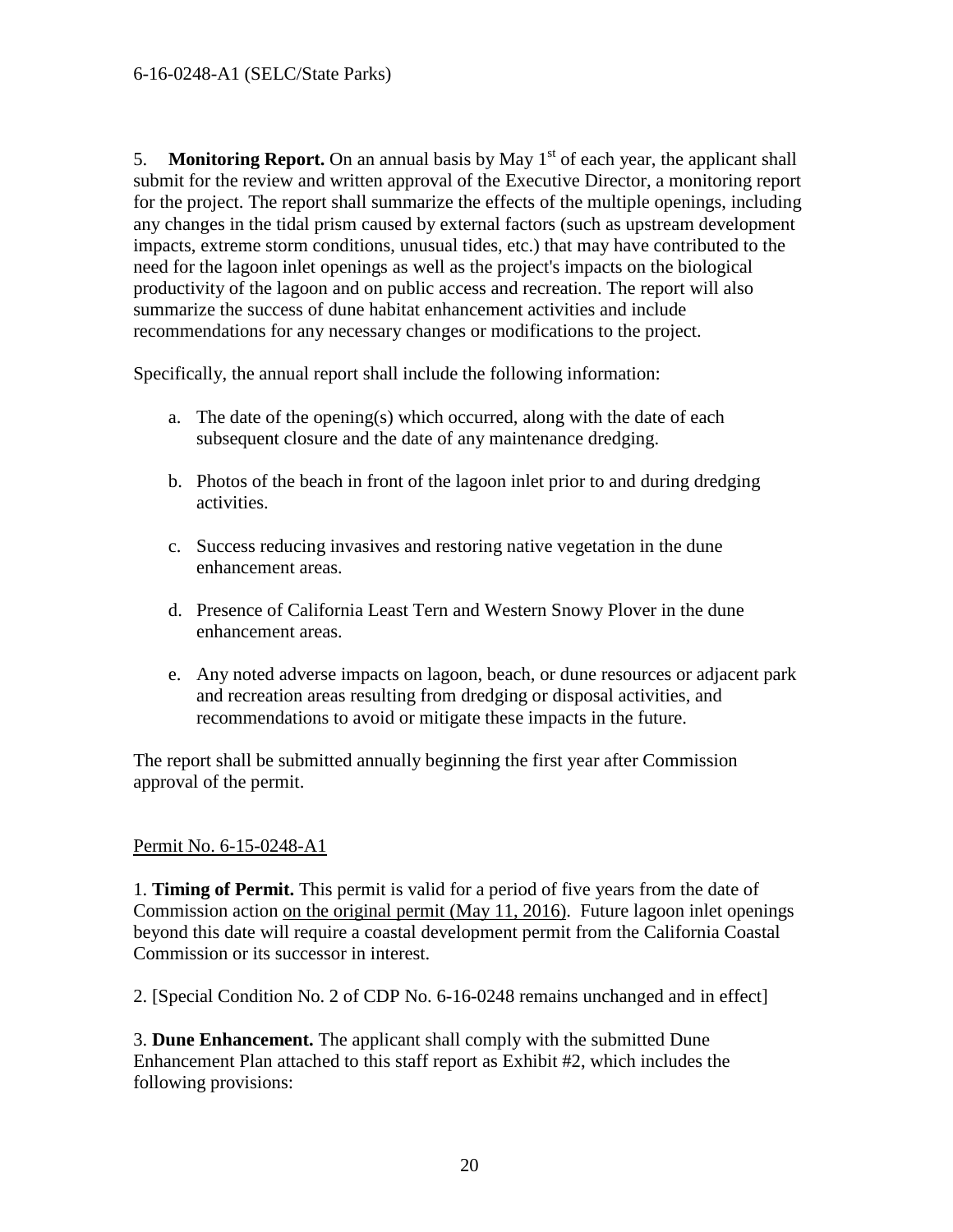- a. 200 cubic yards or less of sand placed at Seaside Terrace per year using a dump truck in the initial year and a front-end loader in subsequent years to avoid disturbing dune vegetation establishment; and
	- b. 1,800 cubic yards or less of sand placed at San Elijo Lagoon Dunes per year, where sand would be sidecast from Coast Highway 101 and then spread by bucket brigade (since no heavy machinery is allowed in San Elijo Lagoon).

Any proposed changes to the approved plans shall be reported to the Executive Director. No changes to the plans shall occur without a Coastal Commission-approved amendment to this coastal development permit unless the Executive Director determines that no amendment is legally required.

4. **Sensitive Species Dune Monitoring.** For original sand placement sites (Cardiff State Beach south of the inlet fronting the Pacific Coast Grill; Seaside Terrace, and San Elijo Lagoon Dunes), Dduring the nesting season (March through September), a qualified biologist shall conduct a site survey for evidence of active nests no more than 72 hours prior to any sand placement. If an active nest is located, then a qualified biologist shall monitor the nest daily and prohibit project activities within 100 feet of the nest, or until the young have fledged and are independent of the adults or the nest is otherwise abandoned. The monitoring biologist shall make practicable recommendations to reduce disturbance in the vicinity of the active nest, such as working in other areas and installing symbolic fencing around the nests. The monitoring biologist shall halt construction activities if he or she determines that the placement activities may be disturbing or disrupting nesting activities. The monitoring biologist shall verify compliance with these avoidance boundaries and verify that the nesting effort has finished in a written report.

The results of the pre- and post-construction surveys shall be documented by the monitoring biologist and submitted to the San Diego office of the California Coastal Commission.

For the new sand placement site (Cardiff State Beach Living Shoreline Project area), the applicant shall retain the services of a qualified biologist or environmental resources specialist (hereinafter, "environmental resources specialist") with appropriate qualifications acceptable to the Executive Director, to conduct sensitive species pre-work surveys and to monitor the work areas during inlet dredging and beach and dune sand placement activities. Prior to the commencement of inlet maintenance and sand placement activities, the applicant shall submit a description of the environmental resources specialist's duties and the specialist's on-site schedule to the Executive Director for review and written approval. The applicant shall implement the following requirements:

- (b) The environmental resources specialist shall:
	- i. Survey the proposed work areas and a buffer of 100 feet beyond to determine the presence and behavior of any sensitive species one (1) day prior to commencement of any proposed work;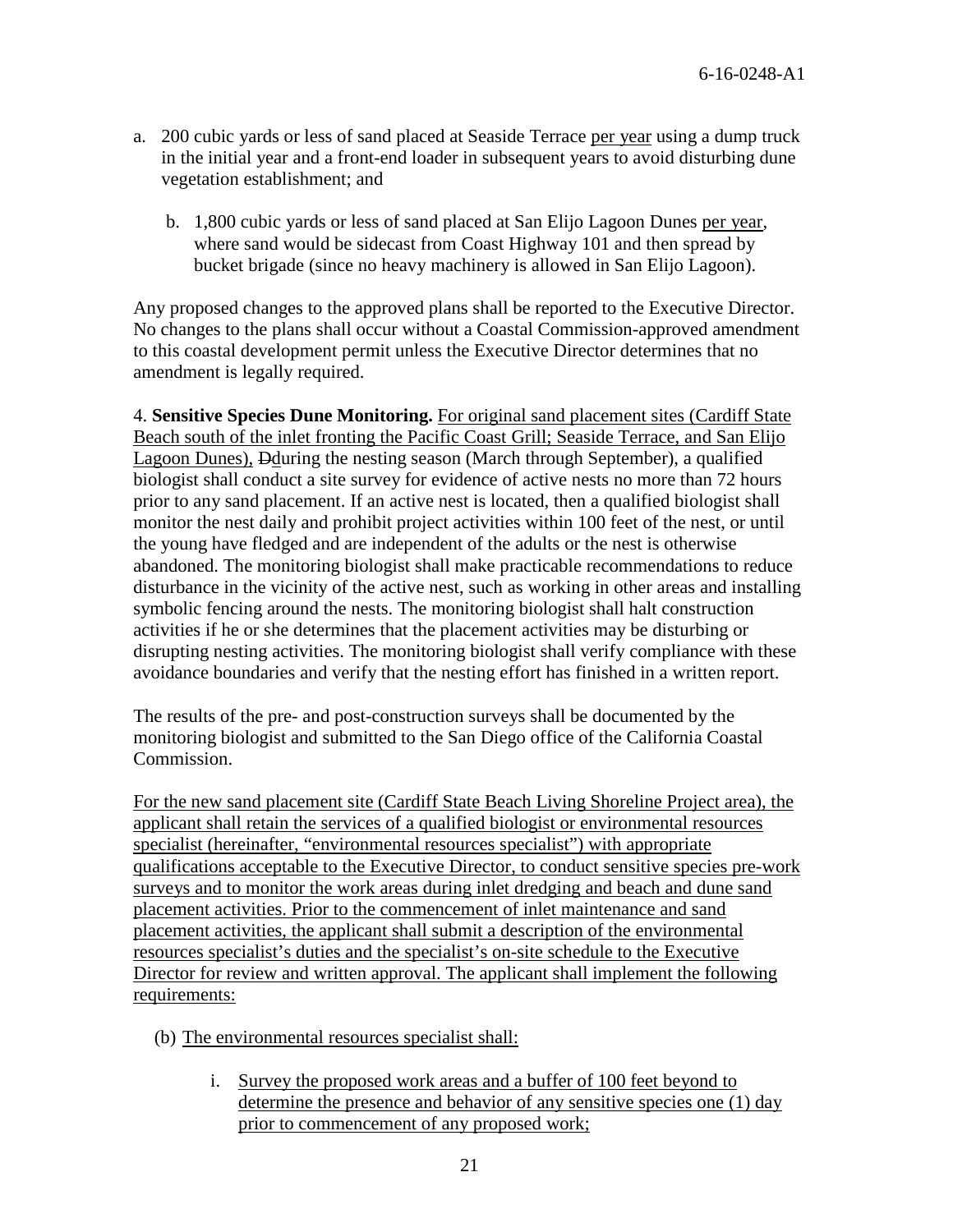- ii. If sensitive species are identified, the environmental resource specialists shall report the results of the survey within 24 hours to the applicant, Executive Director, California Department of Fish and Wildlife (CDFW), and the United States Fish and Wildlife Service (USFWS); and
- iii. Monitor the work areas during all inlet dredging and sand placement activities.

Pre-Work Biological Surveys. In the event that the environmental resources specialist reports finding any federally or state-designated sensitive wildlife species (including but not limited to western snowy plover or California least terns) exhibiting reproductive or nesting behavior during the pre-work surveys, the applicant shall delay work, and promptly notify the Executive Director, CDFW, and USFWS. Project activities may commence only upon written approval of the Executive Director, following consultation with CDFW and USFWS. The applicant shall submit documentation prepared by the environmental resources specialist that provides the results of each daily pre-work survey, including any sensitive wildlife species observed and their associated behaviors and activities.

- (d) Biological Monitoring During Work. Prior to the initiation of inlet dredging and sand placement activities each day, the environmental resources specialist shall inspect the work areas to preclude impacts to sensitive wildlife species. Inlet dredging and sand placement activities may not occur until all sensitive wildlife species (e.g., western snowy plovers, California least terns) have left the project area and its vicinity. In the event that the environmental resources specialist determines that any sensitive wildlife species exhibit reproductive or nesting behavior, the applicant shall cease work and promptly notify the Executive Director, CDFW, and USFWS, including the nature and location of the observations made. Sand placement activities may resume only upon written approval of the Executive Director, following consultation with CDFW and USFWS.
- (e) If significant impacts or injury occur to sensitive wildlife species, the applicant shall promptly notify the Executive Director, CDFW, and USFWS. The Executive Director, in consultation with CDFW and/or USFWS, will determine the appropriate action or mitigation to be taken.

5. [Special Condition No. 5 of CDP No. 6-16-0248 remains unchanged and in effect]

6. **Grunion Monitoring & Avoidance Plan**. PRIOR TO ISSUANCE OF THE COASTAL DEVELOPMENT PERMIT, the applicant shall submit to the Executive Director, for review and written approval, a Grunion Monitoring and Avoidance Plan that will apply to the new sand placement site (Cardiff State Beach Living Shoreline Project area). The applicant shall retain the services of a qualified biologist or environmental resources specialist (hereinafter, "environmental resources specialist") with appropriate qualifications acceptable to the Executive Director. The applicant shall adhere to the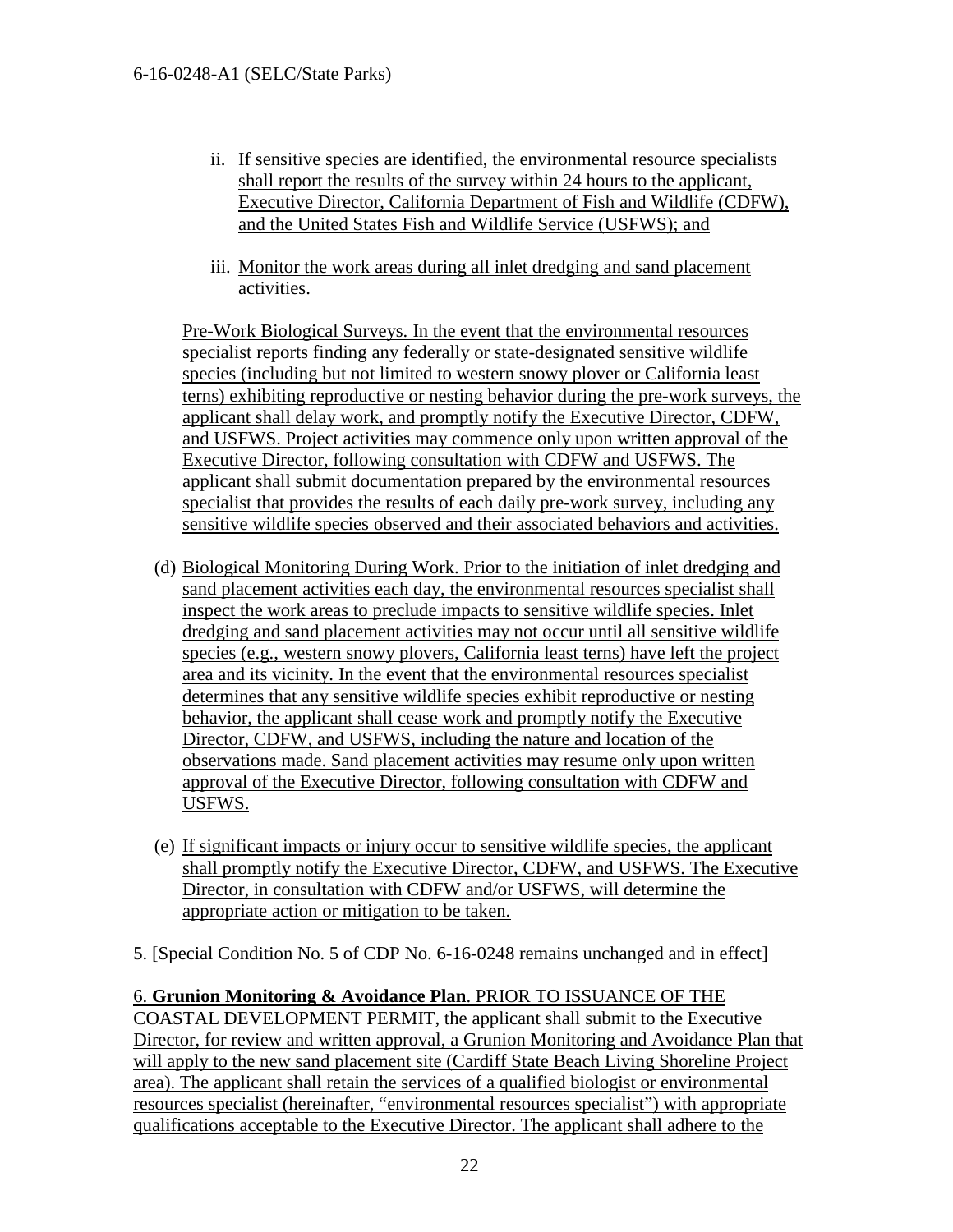following provisions in order to avoid impacts to mature grunion and to grunion eggs during a spawning event. The annually published California Department of Fish and Wildlife (CDFW) expected grunion runs shall be used to determine possible grunion spawning periods. The plan shall, at a minimum, include the following:

- a) During the grunion spawning period of March 1 through August 31, beginning at least two (2) weeks prior to commencement of inlet dredging and throughout any sand placement activities within the Cardiff State Beach Living Shoreline Project area or within the 15 foot area of sacrificial dunes on Cardiff State Beach, Cardiff State Beach and the route for delivering sand to the dunes shall be monitored for grunion runs, excepting areas where there is no sand, such as 100% cobble.
	- b) Grunion monitoring shall be conducted by the environmental resources specialist for 30 minutes prior to, and two hours following, the predicted start of each spawning event. Sufficient personnel shall be utilized to ensure that the entire proposed placement site or truck route is monitored during the specified period. The magnitude and extent of a spawning event shall be defined in 300-foot segments of beach using the Walker Scale.
	- c) If a grunion run consisting of 0-100 individual fish per segment (Walker Scale of  $(0 \text{ or } 1)$  is reported within two weeks prior to, or during, proposed work, the applicant does not need to take any avoidance action for grunion eggs.
	- d) Within two weeks prior to proposed work, if a grunion run consisting of more than 100 individual fish per segment (Walker Scale of 2, 3, 4, or 5) is reported, the applicant shall avoid work on the respective beach segment(s) and truck route and additionally, shall avoid a 100-foot buffer on either side of the segment(s) and route, to ensure that no grunion eggs are buried or disturbed. The applicant shall adapt the work schedule or re-route trucks to avoid operations on beach segments and truck routes with a Walker Scale of 2, 3, 4, or 5 and their associated buffers.
	- e) If work has already commenced, and a grunion run consisting of more than 100 individual fish per segment (Walker Scale of 2 or 3) is reported, the applicant shall avoid impacts to grunion eggs to the extent feasible, and then shall minimize impacts to grunion eggs through measures pursuant to subsection (g) below.
	- f) If beach construction has already commenced, and a grunion run consisting of more than 1000 individual fish per segment (Walker Scale of 4 or 5) is reported, no impacts to grunion eggs may occur. The applicant shall avoid impacts to grunion eggs in that portion of the work area through alteration of the truck route, discharge point, sand spreading, and/or shifting sand receiver site boundaries. Work at impacted locations shall cease if avoidance measures are not feasible.
	- g) The applicant shall develop a list of feasible measures, subject to written approval of the Executive Director in consultation with CDFW, NMFS and ACOE, taking into consideration the size of the sand receiver site, stage of mobilization, construction constraints, etc., that may be utilized to allow sand replenishment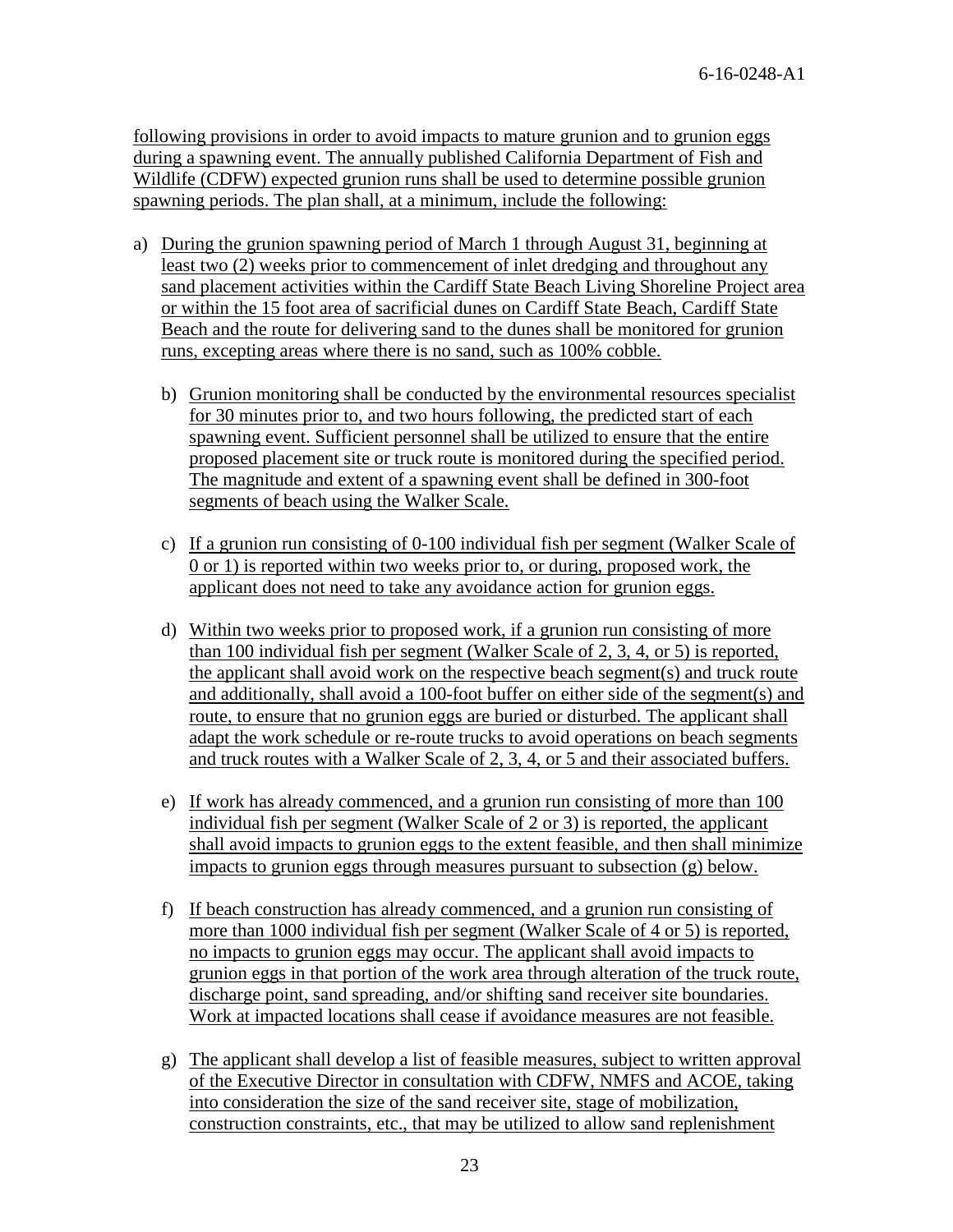6-16-0248-A1 (SELC/State Parks)

work to continue while avoiding and minimizing impacts to eggs within the two week spawning period. Under no circumstances shall any mature grunion be buried or harmed as a result of the proposed work.